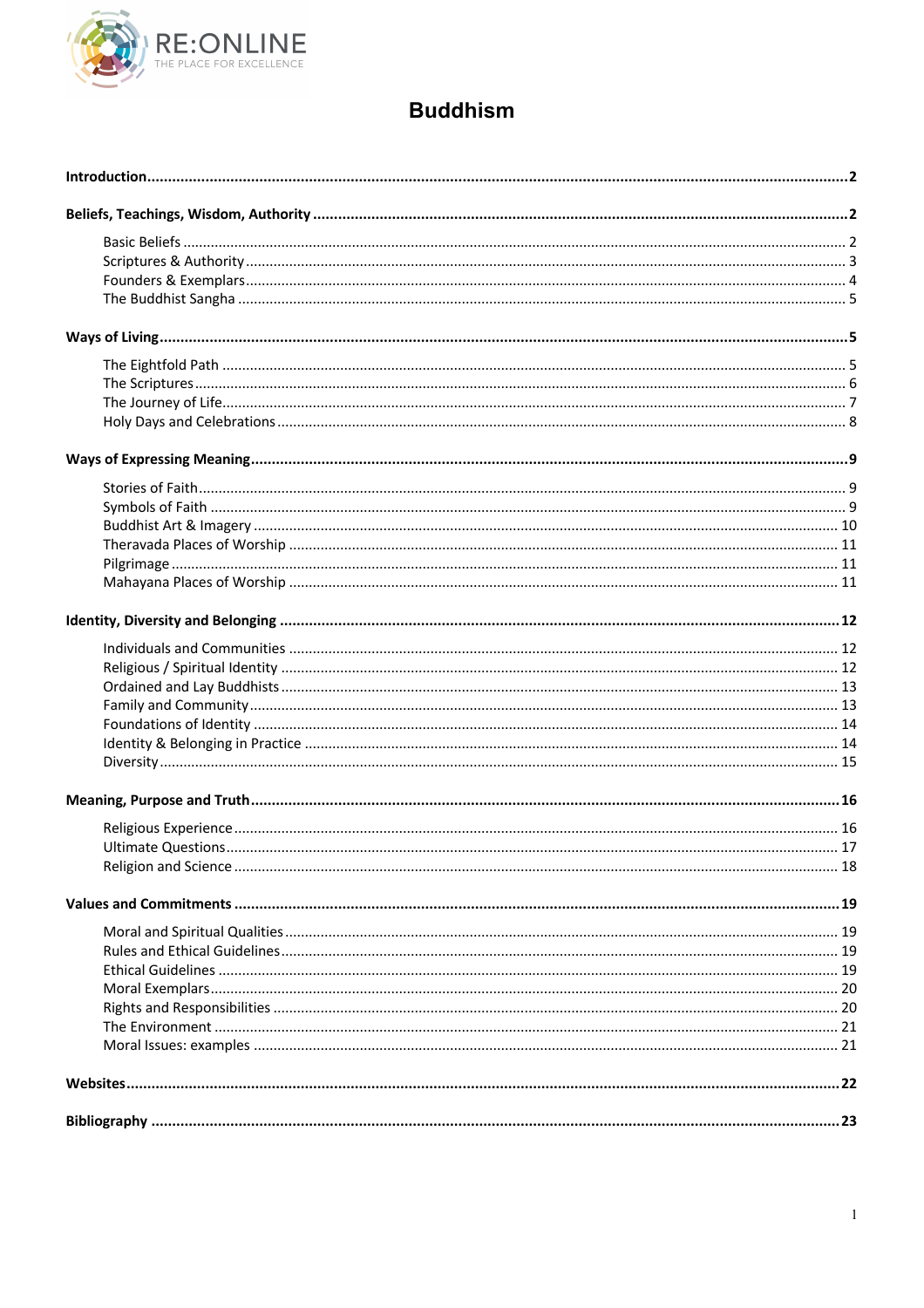## Introduction

Buddhism, founded upon the teaching of Siddattha Gotama / Siddhartha Gautama who discovered the Dhamma / Dharma, was born about two thousand five hundred years ago in north eastern India. In its various forms, Buddhism is a worldwide religion with over 360 million adherents which is about 6% of the world's population.

The resources contained in the list of subjects to the right are a basic introduction to the facts and beliefs of Buddhism. They are a portal or window into the world Buddhism and by following the websites and bibliographies, an enquirer may discover more and more about this faith.

The six units are based on the QCA non-statutory framework for Religious Education and the Areas of Enquiry. They provide not only a comprehensive guide to the factual and belief structures of Buddhism, but also address the issues that Buddhism encounters as it engages with the 21st century.

Pali is the language of the texts of the Theravada school, whilst Sanskrit is used for general Mahayana. Out of respect for these two traditions, both terms are given: first the Pali and then the Sanskrit.

#### **About the Author**

This section was written by Dr James Robson.

James is a lecturer at Oxford University Department of Education. He has a doctorate in educational technology, an MA in Theology from Oxford University where he studied Buddhism under Professor Richard Gombrich, and an MA in Buddhist Studies from the University of Sunderland, taught by Professor Peter Harvey, where he learned Pali and studied Buddhist Philosophy, ethics, psychology and scripture.

# Beliefs, Teachings, Wisdom, Authority

Interpreting teachings, sources, authorities and ways of life in order to understand religions and beliefs;

Understanding and responding critically to beliefs and attitudes.

#### **Basic Beliefs**

The background to the Buddhist belief system is very different from the Hebraic religions. The Buddhist faith begins with the belief in reincarnation – that beings are reborn as animals, humans and even gods. What we are reborn as is defined by our kamma / karma, our good and bad deeds and, more importantly, our good and bad intentions. With these concepts as a background, a Buddhist is best described as someone who takes the Three Refuges: in the Buddha (Gotama / Gautama), the Dhamma / Dharma (the teachings of the Buddha) and the Sangha (the Buddhist community of monks and nuns). Thus the Dhamma / Dharma holds the key beliefs for Buddhists. When discussing the Dhamma / Dharma a good place to start is the Four Noble Truths. These are:

1. The belief that dukkha / duhkha (usually translated as suffering) exists – in negative events such as sickness and death, and also in things that are pleasing, because the pleasure will end.

2. The acceptance that the origin of dukkha / duhkha is craving. This keeps beings in samsara, the eternal cycle of rebirth and hence suffering.

3.The statement that the cessation of dukkha / duhkha does exist. This is normally defined as nibbana / nirvana.

4. A description of the way leading to the cessation of dukkha / duhkha. This is the Noble Eightfold Path.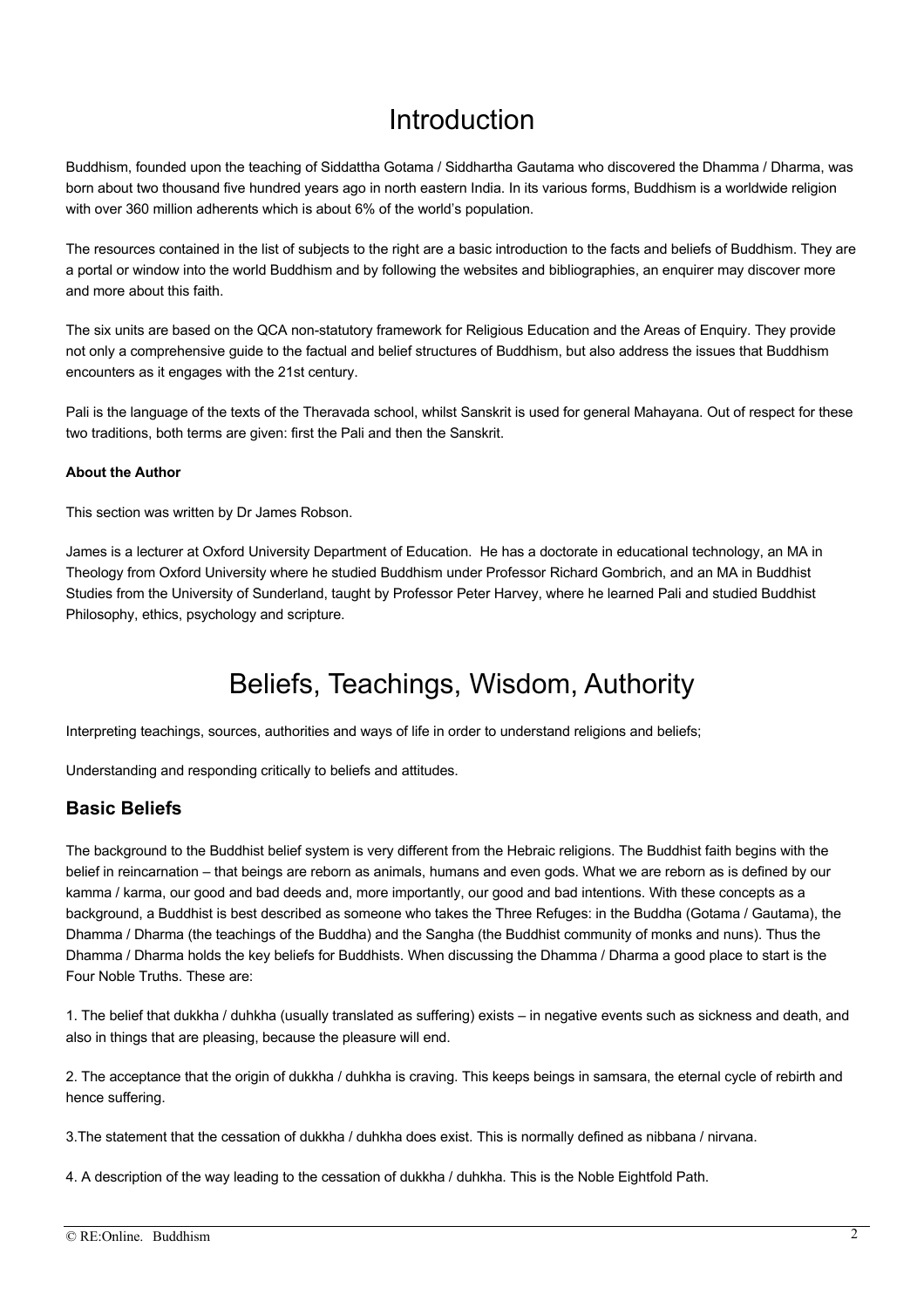Buddhist beliefs strongly affect religious practice. While the vinaya acts as a code for the sangha, the Noble Eightfold Path acts as a guide for both lay and monastic Buddhists alike – particularly 'right speech', 'right action', and 'right livelihood'. Coupled with this, the belief that kamma / karma affects our rebirth means that Buddhists will try and do things that are kammically / karmically good, such as giving, while avoiding things that are kammically / karmically bad, for example harming other living beings.

The way Buddhist beliefs translate into life, with an attempt to lead a good ethical life being a priority for most Buddhists, is very similar to other religions. Compared with Christianity, for example, many similarities can be seen: respect for life, rejection of violence, emphasis on charity and good deeds. However, it is important to remember that Buddhist beliefs are based on a background of kamma / karma and reincarnation with gods being 'on this side' of salvation, and so also subject to death and rebirth.

Claims of religious truth are not often made in Buddhism. Instead, the Buddha taught that followers should investigate all claims for themselves. However, since most people are not far enough advanced on the Path to verify such teachings as Anatta / anatman, kamma / karma et al, initial faith in the authority of the Buddha, his Dhamma / Dharma and the Sangha (for example, the Three Refuges) is necessary.

Buddhism can be divided into 3 main groups: Theravada, Eastern Buddhism and Northern Buddhism. While these groups share certain core beliefs, there are some differences in interpretation. The main difference is between the Mahayana (a kind of Buddhism adopted in Eastern and Northern Buddhism) is the belief that nirvana is not the ultimate goal of Buddhism. Instead everyone should aim to become a Bodhisattva and eventually a Buddha and help with the salvation of all beings. Theravadins, on the other hand, believes that, while the Bodhisattva path is the best possible goal, it is not for everyone, only the noble few. The majority of people should aim for nibbana / nirvana.

### **Scriptures & Authority**

Tradition has it that the teachings of the Buddha were gathered together and agreed upon at the First Buddhist Council, shortly after the death of the Buddha. These agreed teachings were initially transmitted orally, but became texts around 1st century BCE. The Pali Canon is usually thought to represent the earliest stratum of texts. It is divided into three: the Suttas (the discourses of the Buddha), the vinaya (a code by which the Sangha should live by), and the abhidhamma / abhidharma (a systemization of the philosophy, psychology and metaphysics found in the suttas. This was built up gradually over a period of time). Mahayana Sutras appeared later and tend to hold key Mahayana ideas concerning the path of the Bodhisattva and emptiness.

The source for Buddhist doctrines and ideas is the Buddhist texts – the Pali Canon or the Mahayana Sutras. The source of these is the Buddha himself: the ideas encapsulated in the texts come directly from the Buddha and so derive their authority from him. However, the Buddha never claimed to create any doctrines or ideas himself, he simply discovered the way things really are, the knowledge of which leads to nibbana / nirvana. This means that Buddhists do not necessarily have to blindly believe in empty dogmatism since the real source for their ideas is experience. One can experience the way things really are for oneself – in Buddhism emphasis is laid on empirically testing claims when one is able. This is particularly true in the Theravadin tradition.

The authority for leadership arises in different ways for different Buddhist traditions. In the first instance, the Buddha led his sangha due to his spiritual accomplishments. Similarly the arahats / arhats who did a great deal of teaching did so because of their accomplishments. However, the Buddha tried to avoid problems of hierarchy so refused to name a leader after he died. Instead he simply based the order of speaking on seniority, meaning in practice, those who had been monks longer. The Theravadin tradition maintains this idea – so one may see a more spiritually experienced young monk still paying respect to a less experienced one simply because the latter has been in the Sangha longer. However, for the laity, any monk or nun can be viewed as a spiritual leader. Members of the Sangha have the authority to act as leaders to the laity because they are seen as more spiritually accomplished, having laid aside the lay life to become mendicants. They are viewed as more knowledgeable when it comes to the Dhamma / Dharma, so are worthy teachers. In Mahayana traditions leadership may be based on spiritual attainments or because one is believed to be the incarnation of a bodhisattva. The Dalai Lama, for example, is chosen as a child due to certain physical characteristics and information given by his predecessor. He has authority as a leader because he is believed to be the emanation of the bodhisatta / bodhisattva Avalokitesvara. Finally, leaders can be hereditary, as in Japan for example, and so gain authority to lead from their family history.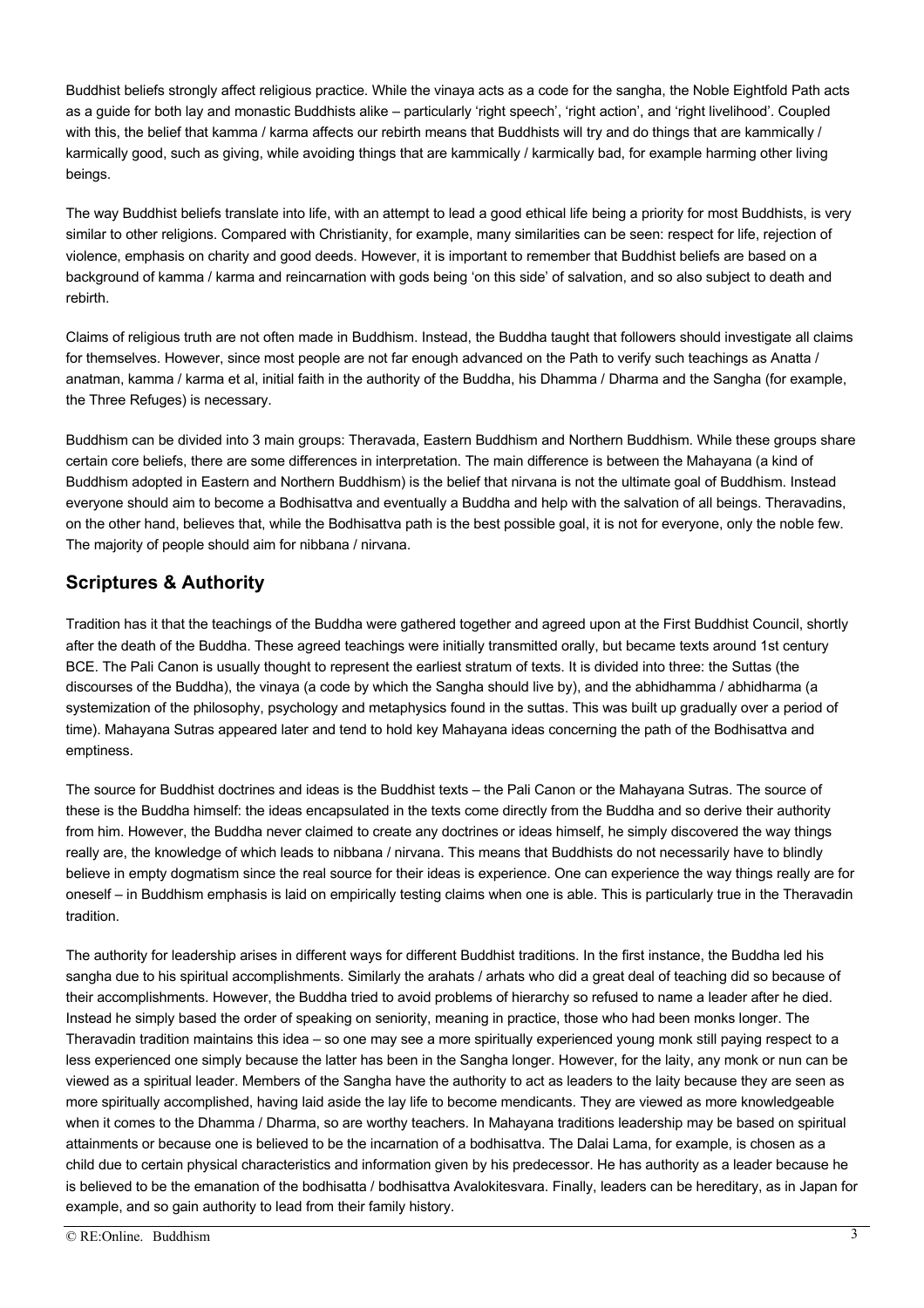In practice authority is expressed in a number of ways. The scriptures are treated reverently, with the chanting of certain texts making up a significant part of Buddhist worship. The Buddha is treated with devotion by all Buddhists. Often offerings of incense, water or food are made in front of statues of the Buddha and most Buddhist families have an image of the Buddha, which is usually stored on a high shelf (the elevated position is a mark of respect). Members of the Sangha are treated with respect and supported by devote lay Buddhists – alms food is donated, monasteries and temples are maintained etc. The Dalai Lama is the spiritual leader for many Tibetan Buddhists, and as such, is always treated respectfully with his teachings followed.

While authority can be evaluated in a number of ways, it is usually based around experience. For example, the Buddha always asked his followers (or those who were able) to meditatively explore his teachings and even use their paranormal powers to psychically investigate him. Thus the Buddha said that everything he taught, including his achievements and attainments, could be experientially evaluated. The same applies to the authority of the arahats / arhats, their colleagues can use psychic powers to investigate their achievements. Authority from textual sources is derived from the beginning phrase "thus have I heard". This indicates that the teaching came directly from the Buddha and so is stamped with his authority.

## **Founders & Exemplars**

The most important person associated with the foundation of Buddhism is the Buddha – Siddattha / Siddartha Gotama / Gautama (or Siddhartha Gautama in Sanskrit) also known as Shakyamuni or Sakyamuni (sage of the Shakyas). The precise dates of the Buddha's life are uncertain. A widespread Buddhist tradition records that he was in his 80th year when he died and the dates for his life are most widely quoted as 566-486 BCE. However, recent scholarly research, using rock edicts and named monks and nuns and their recorded ages, has suggested that the dates should be brought forward, placing the Buddha's death closer to 400 BCE rather than 500BCE. The Buddha also had important disciples who helped with Buddhism's foundation: Sariputta / Sariputra was renowned for his wisdom, and the Buddha named him as his chief assistant in turning the Dhamma / Dharma Wheel. Moggallana Maudgalyayana was Sariputta's friend and was particularly renowned for his psychic abilities; Ananda was the Buddha's cousin and attendant and is known as the Guardian of the Dhamma / Dharma. Finally King Asoka / Ashoka, living a couple of centuries after the death of the Buddha, was extremely influential in the propagation of the Dhamma / Dharma.

The ancient Indians were more concerned with philosophy rather than chronologies and biographies. We therefore have a clearer idea of the Buddha's thoughts and ideas than we do of his life. However, accounts of the Buddha's life were developed after his death. Siddattha / Siddartha was born a prince in Lumbini, Ancient India, now modern day Nepal. He was examined by Brahmins and it was predicted he would one day be either a great king or a Buddha. His father, preferring his son to be a great king rather than a renouncer, tried to hide all suffering from him and ensured he lived a life of comfort. However, at the age of 29 the Buddha saw an old man, a diseased man, a decaying corpse and an ascetic. Depressed by this, Siddattha / Siddartha left the palace, his wife and his son to become a mendicant and overcome old age, illness and death. He tried various ascetic practices, taking his austerities and self-mortification to such a point that he nearly starved to death. After collapsing in a river and nearly drowning he reconsidered; having taken some milk and rice from a girl named Sujata he realised a middle way between over indulgence and asceticism was preferable. He sat down underneath a pipal tree, now known as the Bodhi Tree and vowed never to rise until he had found the Truth. After 49 days of meditating, at the age of 35, he attained Enlightenment and became a Buddha. For the remaining 45 years of his life, the Buddha travelled in the Gangetic Plain teaching to an extremely diverse range of people – from nobles to outcastes, from street sweepers to mass murderers and cannibals. He set up the Sangha, the monastic community, which aided his teachings. At the age of 80 the Buddha entered Parinibbana / Parinirvana and told his disciples to follow no leader, but to follow his teachings.

Sariputta / Sariputra and Moggallana / Maudgalyayana were the two principal disciples and arahats / arhats of the Buddha, who both became ascetics on the same day. There are many stories about the two which emphasize Sariputta's / Sariputra's wisdom and Moggallana's / Maudgalyayana's psychic abilities. For example, a mischievous yaksa decided to irritate Sariputta / Sariputra by striking him on the head. Moggallana / Maudgalyayana saw this occurring with his psychic abilities, and warned his friend, though unsuccessfully. However, due to his great spiritual wisdom, Sariputta / Sariputra perceived the terrible blow that the yaksa delivered as only a light breeze. Moggallana / Maudgalyayana expressed amazement that Sariputta / Sariputra barely noticed the attack, while Sariputta / Sariputra was equally surprised that Moggallana / Maudgalyayana had foreseen all of this.

Ananda, the Buddha's attendant, was famous for his retentive memory with many of the Suttas / Sutras attributed to him. He famously petitioned the Buddha to allow nuns into the Sangha.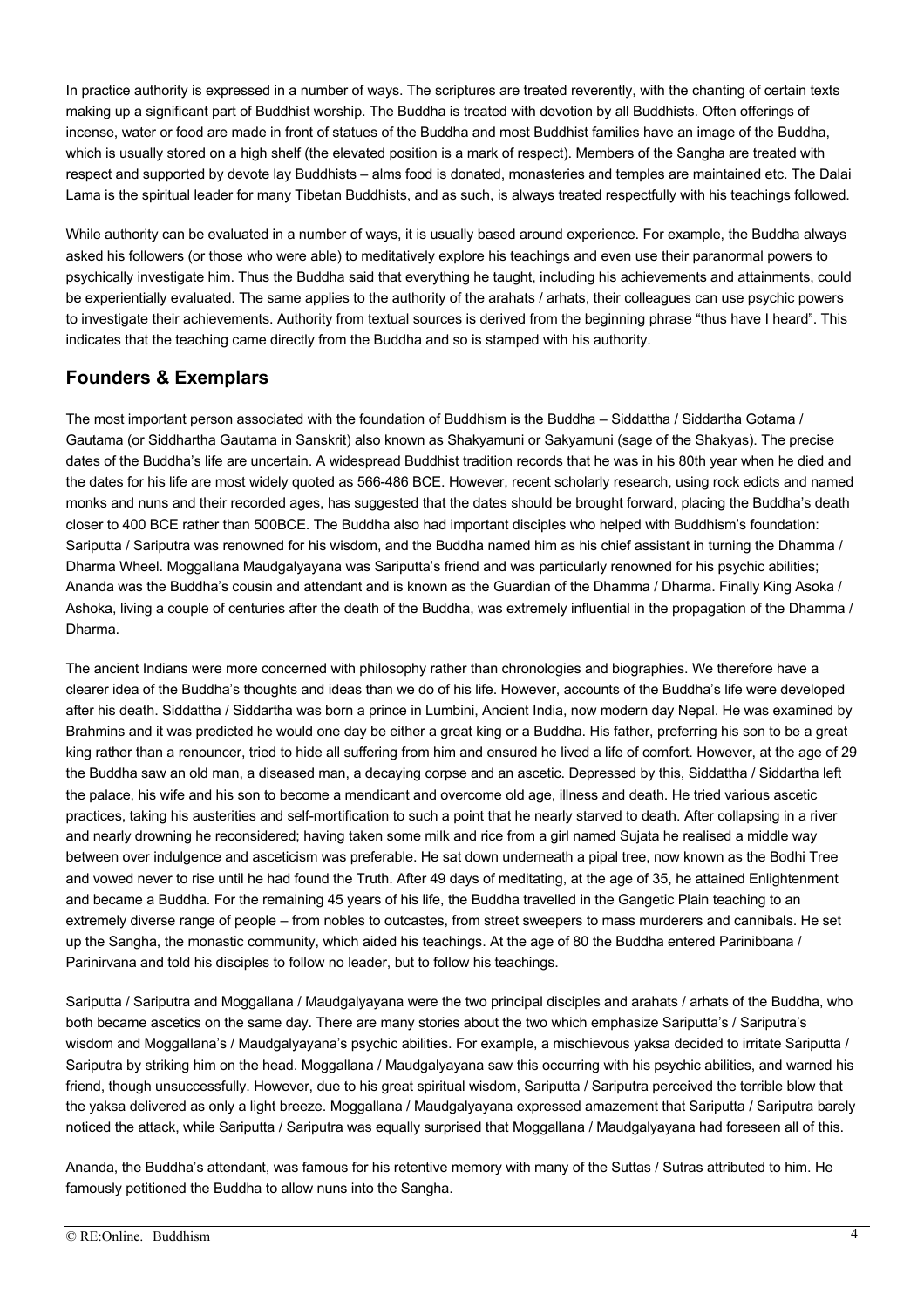The Buddha represents the paradigm for human behaviour; he achieved as much as one possibly can by becoming a Buddha, all through personal striving. However, in terms of realistic models for modern Buddhists, the Buddha can seem somewhat 'out of reach'. Therefore, the disciples are often easier to identify with. Each one highlights specific values Buddhists hold important; Sariputra's / Sariputra's wisdom is aspired to through studying the Dhamma / Dharma; Moggallana's / Maudgalyayana's psychic abilities are sought through meditation; and Ananda's compassion and dedication to the Buddha is searched for through devotional practices.

The most important and most famous contemporary Buddhist leader is the Dalai Lama. The Dalai Lama is the spiritual leader of Tibetan Buddhism, specifically the Gelug sect. Successive Dalai Lamas form a lineage of reborn magistrates which traces back to 1391 – the current one is the 14th. Tibetan Buddhists believe the Dalai Lamas to be the incarnation of the compassionate bodhisattva Avalokitesvara.

The title Dalai Lama was first bestowed by the Mongolian ruler Altan Khan upon Sonam Gyatso in 1578. Gyatso was an abbot at the Drepung monastery and was considered to be the most eminent lama of his time. Since he was the third member of his lineage the title was given posthumously to his predecessors and he became the third Dalai Lama. The 5th Dalai Lama with the support of the Mongol ruler Gushri Khan, united Tibet. The Dalai Lamas then continued to partially rule Tibet until the People's Republic of China invaded the region in 1949 and before taking full control in 1959. The current Dalai Lama was forced to flee to Dharamasala in India, where he, along with a great many Tibetan refugees, currently reside. Upon the death of a Dalai Lama monks initiate a search for the lama's reincarnation – a small child. Familiarity with the possessions of the previous Dalai Lama is considered the main sign of reincarnation. The search usually requires a few years, the child is then trained by other lamas. The current Dalai Lama has insisted that he won't be reborn in any territory occupied by China, and has even suggested that he may by the last Lama.

The current Dalai Lama has been incredibly important as a spiritual leader for the thousands of Tibetan Buddhists living in exile all over the world. Chinese communists in the 1960s attempted to destroy everything to do with religion. However, the Dalai Lama was instrumental in keeping Tibetan Buddhism alive, established the Central Tibetan Administration (the Tibetan Government in Exile), and has been fighting for the freedom of Tibet.

#### **The Buddhist Sangha**

For other Buddhists important contemporary leaders are usually members of the Sangha. Monks and nuns provide spiritual leadership through meditation classes and Dhamma / Dharma talks. In some communities they also provide social care for the poor and act as teachers for children. In Thailand, for example, most boys will spend at least a year as a novice monk and be taught by the Sangha. The teachings will range from basic literacy to extended doctrines.

Members of the Sangha represent spiritual and moral values through their undertaking of the vinaya rules and the 10 Precepts. Their appearance identifies them as leaders with saffron robes showing the abandonment of normal lay clothes and all this entails, shaved head illustrating the abandonment of vanity, and begging bowl illustrating their dependence on alms.

Members of the Sangha offer a means by which the laity can live a good life in contemporary society. The Sangha is viewed as a huge field of merit in that giving members alms or food, supporting academic studies and maintaining buildings is a means of generating enormous amounts of merit. Monks and nuns also help as guides to the laity, giving Dhamma / Dharma talks as well as taking meditation classes.

# Ways of Living

Exploring the impact of religions and beliefs on how people live their lives;

Understanding and responding critically to beliefs and attitudes.

### **The Eightfold Path**

The Buddha taught that existence has three fundamental characteristics, known as the Three Marks. These are: Dukkha / Duhkha (suffering); Anicca / Anitya (impermanence); and Anatta / Anatman (not-Self). One of the most important teachings in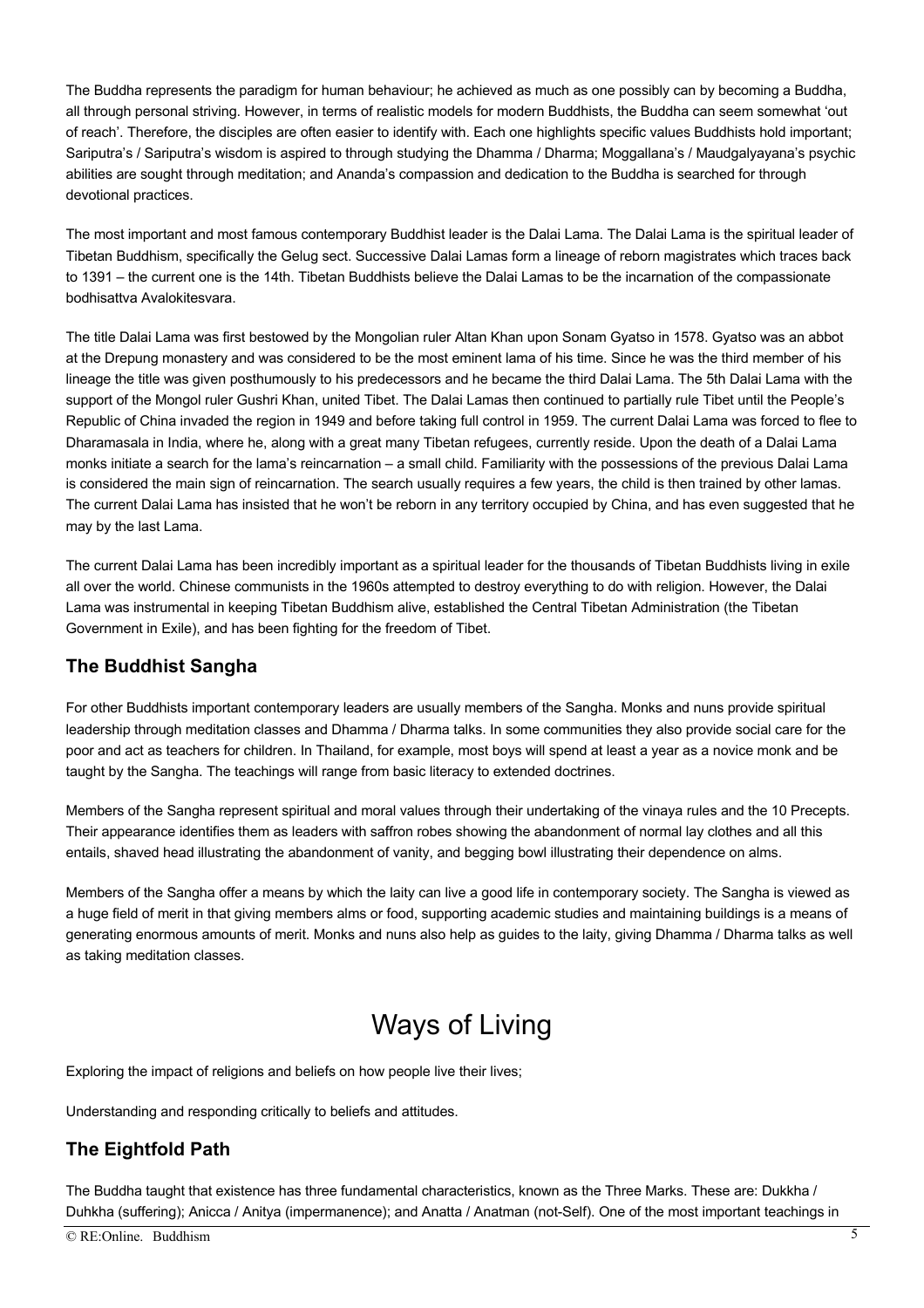Buddhism concerns the first of these marks, Dukkha / Duhkha, and is found in the Four Noble Truths. The Four Noble Truths follow the traditional Indian methodology that doctors used to analyse and treat diseases: define the disease, establish the cause, define the end result of the cure, then detail what one needs to do to be cured. This is why the Buddha is often seen as a doctor, offering a cure to suffering. Thus, the first of the Four Noble Truths states that pain and suffering exists. The second states that the cause of suffering is craving. The third truth asserts that an end to suffering can be achieved through one's own efforts. Finally, the fourth truth details the way to end suffering – this is the Noble Eightfold Path.

The Noble Eightfold Path is extremely important in Buddhism since it impacts on how people live: Buddhists attempt to propagate right view, intention, speech, action, livelihood, effort, mindfulness and meditation. Thus the Buddhist belief in the Noble Eightfold Path means that believers try and live better lives in accordance with the morality encapsulated in it. The same can be said of the Buddhist belief in Kamma / Karma – that Kamma / Karma is not just action based but intention as well, with that good intentions and actions leading to good results and bad intentions and actions leading to bad results. These results can be experienced in this life or the next, to the point of affecting what you will be reborn as. This means that the Buddhist belief in Kamma / Karma leads Buddhists to attempt to lead good, moral lives. This impacts society with members attempting to impart Buddhist values in all their social interactions. Equally, Buddhist leaders attempt to rule or govern according to Buddhist beliefs. King Asoka / Ashoka is a good example of this – building hospitals, helping the poor and promoting animal welfare.

The benefits of Buddhist beliefs on individuals and communities are clear from the above. Beliefs promote social cohesion amongst citizens, with encouragement away from acts of selfishness and towards the general good. If the ruler follows the example of King Asoka then the whole of society benefits. On an individual level, Buddhism can offer meaning to lives and engender a sense of belonging in a community. Meditation can help one overcome life's problems, from exams, to dealing with excruciating pain or the loss of a loved one.

### **The Scriptures**

The sacred text in Theravada Buddhism is the Pali Canon. Preserved in the language of Pali, it was written down from oral tradition onto palm leaves at the Fourth Buddhist Council, 1st century BCE, in Sri Lanka. It was not printed until the 19th century. The Pali Canon contains three categories or pitakas (baskets): the Vinaya Pitaka (dealing with rules for monks and nuns); the Sutta Pitaka (discourse, mostly ascribed to the Buddha, but some to disciples); and the Abhidhamma Pitaka (detailed expansion of the philosophy and psychology found in the suttas). Because of these three baskets the Pali Canon is also known as the Tipitaka – Three baskets. The Vinaya Pitaka deals with rules for the sangha. These rules are preceded by stories explaining how and why the rules were devised as the Buddha encountered behavioural problems and disputes among his followers. The Sutta Pitaka is a collection of tales and discourses of the Buddha. It is divided into five collections or Nikayas: the Digha Nikaya (34 long discourses); the Majjhima Nikaya (152 medium length discourse); the Samyutta Nikaya (thousands of short discourses); the Anguttara Nikaya (thousands of short discourses); Khuddaka Nikaya (a miscellaneous collection of prose and verse). The Abhidhamma Pitaka, literally meaning higher dhamma, is a collection of texts which give a systematic philosophical description of the nature of mind, matter and time. This is generally seen as a systemization of the teaching found in the Suttas.

In Mahayana, there is a different collection of sacred texts. Broadly speaking most of the texts were originally written in Sanskrit, although very old Tibetan and Chinese translations exist. Followers of Mahayana have a large number of additional Sutras to Theravada. Mahayana Buddhists claim that these Sutras were heard by monks through meditation after the Parinirvana of the Buddha. The Mahayana Sutras caused some controversy when they began to appear (around the 1st century BCE) as they claim to be the word of the Buddha. However adherents of Mahayana believe that the Sutras are authentic accounts. While there is no Mahayana Canon, some Sutras, like those contained in the Perfection of Wisdom literature (e.g. the Heart Sutra and the Diamond Sutra) are considered fundamental to most Mahayana traditions. They advocate the Mahayana goal of Buddhahood, the path of the bodhisattva that leads to it, compassion and ideas on emptiness.

As Buddhist texts contain the teachings of the Buddha they are usually studied academically. In the past this tended to be the reserve of the Sangha who would then pass the teachings on to lay Buddhists. However, in the last 200 years the texts have become much more widely available in many more languages. This means that lay Buddhists also now have the opportunity to study these texts. In the context of worship, the texts are often chanted. This not only keeps up the oral tradition, but can aid understanding of the texts through repetition. Listening to the sound of chanting, as well as participating in it, is also an excellent way to still the mind and should therefore be viewed as a form of meditation. Many Mahayana texts are self-glorifying and so are highly revered by Mahayana Buddhists. They are often chanted as ways of generating merit or as ways of warding off evil.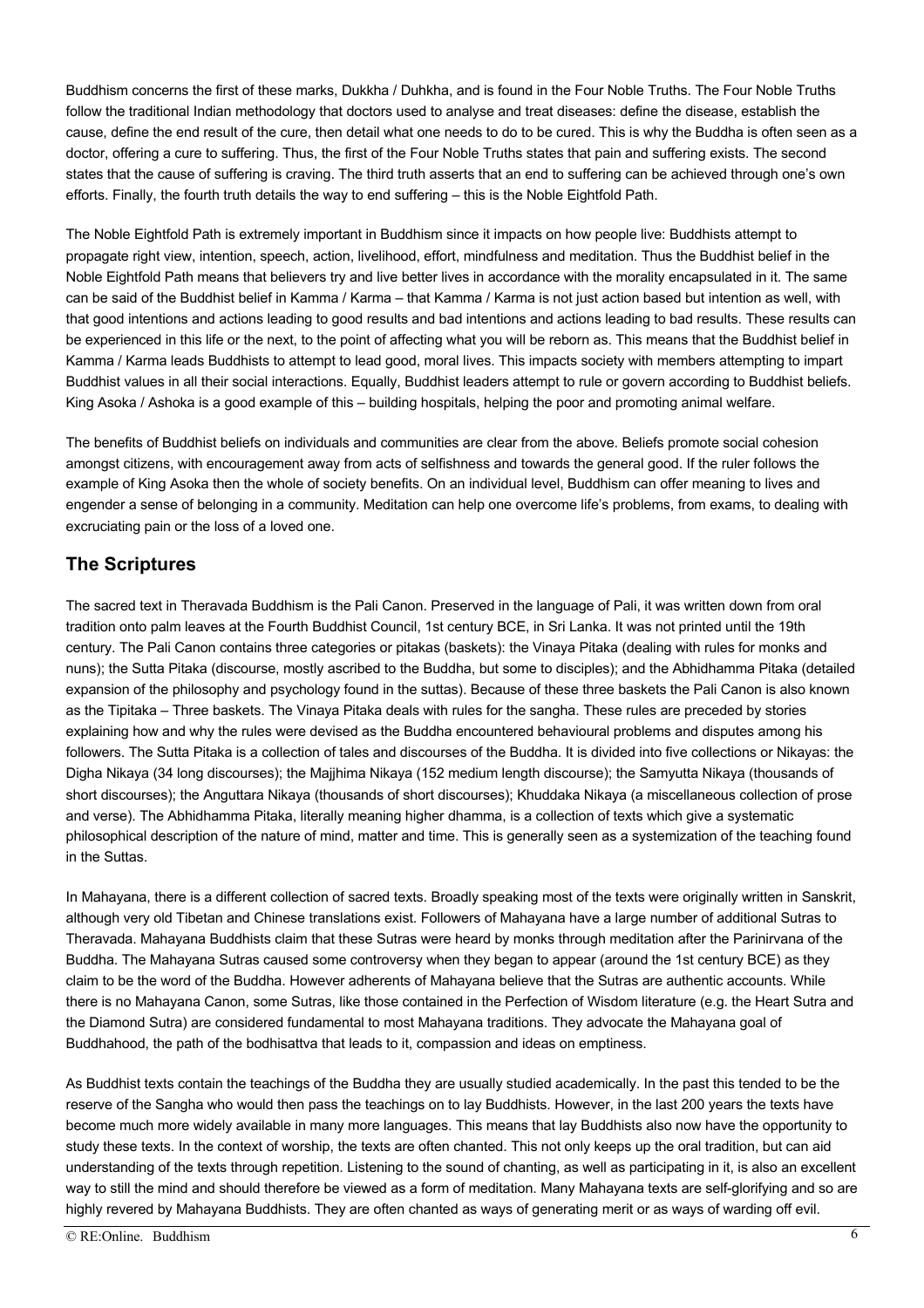The Pali Canon is preserved in the Pali language while the Mahayana Sutras are preserved in Sanskrit, Chinese and Tibetan. In all of the texts specialist Buddhist language is used: e.g. kamma / karma, anatta / anitya, bodhisattva etc. However, language in the abhidhamma / abhidharma particularly is sometimes very specialist. Buddhism teaches that there are two levels of truth – conventional and ultimate. For example, when one speaks in terms of "I", "self" etc, one is speaking conventionally. The abhidhamma / abhidharma attempts to speak ultimately by breaking things down into their constituent parts. Thus instead of speaking of e.g. Jane Smith, the abhidhamma / abhidharma tries to describe the interacting things that make the "continuum" that appears as Jane Smith.

After the emergence of the Mahayana Sutras, Buddhists texts have remained fairly static. However, an important addition to the Pali Canon is the commentaries. These commentaries give the traditional interpretations of the scriptures. The major commentaries were based on earlier ones, now lost, in Old Sinhalese, which were written down at the same time as the Canon, in the last century BCE. Two of the most important commentaries are Buddhagosa's Visudimagga (5th century CE) and Dharmapala's commentary (sometime before the 10th century CE).

### **The Journey of Life**

In the Abrahamic religions life and death are believed to be linear: a being is born, lives and then dies, at which point their soul or other part that survives death passes to a domain that is inaccessible to living beings and remains there indefinitely, or until the end of the world. This is not the case in Buddhism. Life is not thought of as a linear journey. Instead it is a cycle of birth and death through samsara going on indefinitely until one can liberate oneself (Nibbana / Nirvana).

Buddhists believe that one can be reborn in any one of Six Realms: the Deva (god) Realm, the Asura (demi-god) Realm, the Human Realm, the Animal Realm, the Preta (Hungry Ghost) Realm, and the Naraka (hell) realm. Where one is reborn depends on one's Kamma / Karma. This Buddhist idea of reincarnation is difficult to understand since at face value it seems to conflict with the Buddha's teaching on Anatta / Anitya. Therefore rebirth should be thought of in terms of a constantly changing stream of consciousness. At death the Five Khandhas / Skandhas, which conventionally constitute a person, break up and become one of the contributing causes for the arising of a new group of Khandhas / Skandhas, which again may conventionally be considered a person. The consciousness arising in the new person is neither identical nor different from the old consciousness – it is just part of a causal continuum or stream. Early Buddhist texts often use fire as a useful analogy here – rebirth is like flame passed from one candle to another or fire that spreads from one field to another. In both cases the new flame depends on the original, there is a causal relation between them, but they are not identical, nor are they completely distinct. In this way Buddhist texts emphasis that there is no permanent consciousness that moves from life to life, but at the same time there is a causal link.

Buddhism does not have any specific ceremonies for rites of passage like birth, adolescence, marriage etc. This is because these events are seen as this worldly and consequently not relevant to the Buddhist path. These sorts of rites are practiced by Buddhists, but they are local rites relevant to particular cultures and should not be thought of as Buddhist. Sometimes a Buddhist monk may be present or participate in ceremony, in marriage for example he may offer a blessing to the couple, but the ceremony itself is not Buddhist. However, in some Buddhist countries, Thailand for example, boys aged between 8 and 20 sometimes enter a monastery as a novice for a year or two. This is seen as generating merit for the boys and their parents, while giving them a taste of monastic life to see if they like it – most do not go on to take full ordination. In many countries this period as a novice also is very important to the boy's education.

Buddhists view death as the dissolution of the Five Khandhas / Skandhas, which inevitably leads to rebirth unless one has become enlightened and achieved nibbana / nirvana (which can be translated as "the Deathless"). Although fear of death is natural, Buddhists attempt to face death with equanimity and fearlessness and place a great deal of importance on being in the right frame of mind when one dies since this will affect where one is reborn. Because of this, drugs which may cloud the mind are often refused by someone dying, although a pragmatic attitude is usually taken since extreme pain will also hinder the right state of mind. Buddhist monks will often be called in (much like chaplains are at Christian hospitals) to assist the dying, comfort them, and help them prepare and achieve the best possible rebirth. In Tibet it is believed that there is a period between dying and being reborn known as the bardo. It is thought that in this period one can achieve a good rebirth or even enlightenment, particularly if one has the right guidance. Therefore lamas recite the Bardo Thodol (traditionally known as the Tibetan Book of the Dead, but literally meaning "liberation through hearing in the intermediate state") over the dying, the dead, or an effigy of the dead.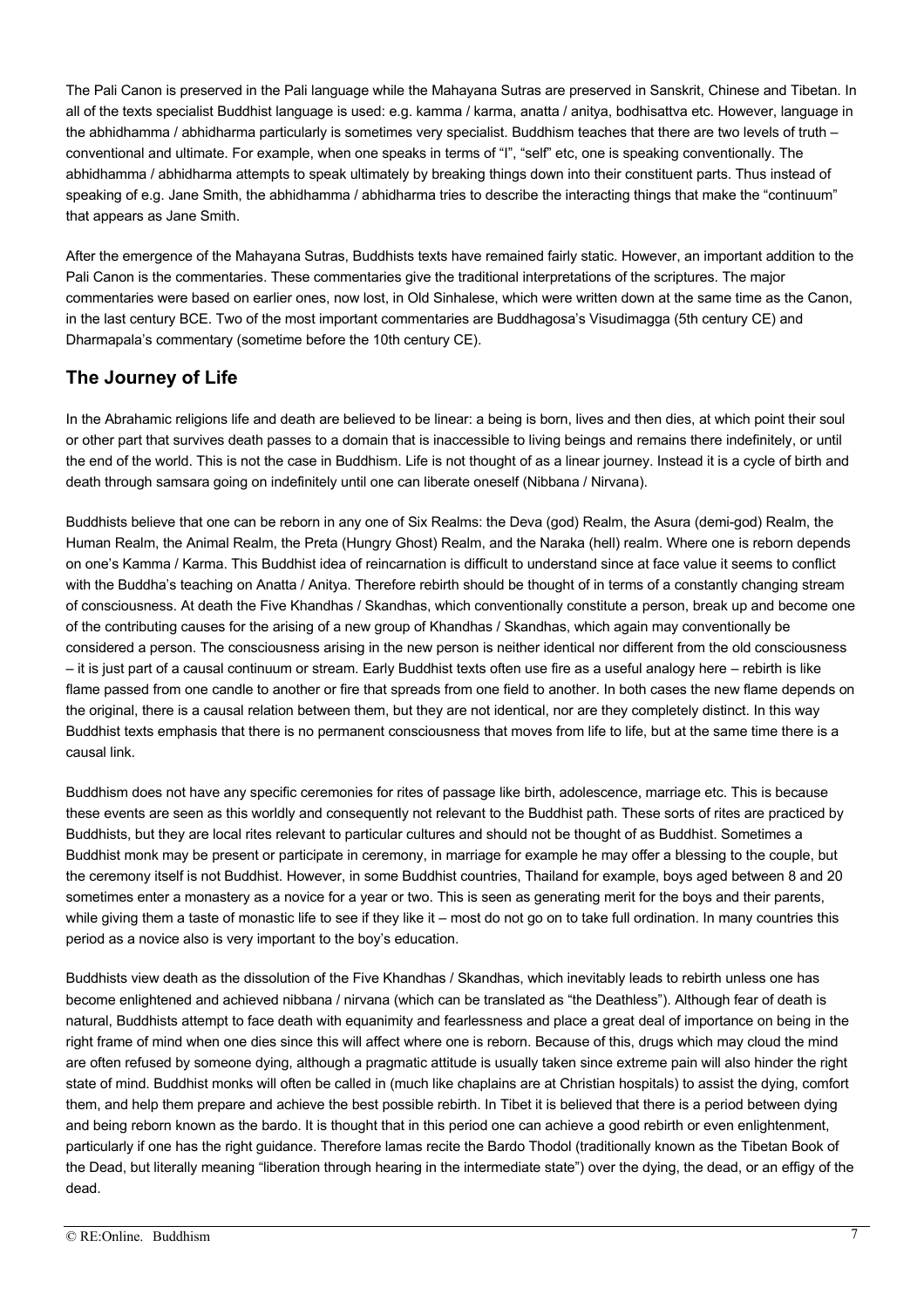Buddhism and science are generally considered to be compatible with each other. This is because Buddhist world views tend not to conflict with scientific ideas like concepts of the universe and evolution. The main reason for this is that the Buddha refused to discuss such questions how the world originated or why there is suffering (questions which cause many problems for Abrahamic religions' relationships with science). However, Buddhists do have ideas of expansion and contraction of world systems, which fits in well with modern ideas of the expanding and contracting universe and the evolution of species.

#### **Holy Days and Celebrations**

There are many celebration days in the Buddhist calendar. These festivals are always joyous occasions. Typically lay people will visit the local temple or monastery in the morning and offer food to the monks, take the Five Precepts and listen to a Dhamma / Dharma talk. In the afternoon, people often distribute food to the poor in order to generate merit, and in the evening they might join in a ceremony of circumambulation of a stupa three times as a sign of respect to the Buddha, Dhamma / Dharma and Sangha. The celebrations will usually conclude with evening chanting of the Buddha's teachings as well as meditation.

Some celebrations are specific to a particular Buddhist tradition or ethnic group, for example in the Mahayana tradition many festivals celebrate the birthdays of bodhisattvas. When considering Buddhist festivals it is also important to remember that, with the exception of Japan, most Buddhists use the Lunar Calendar and the dates of festivals vary from country to county and between traditions.

The major Buddhist festivals include the following: Wesak (or Visakah Puja or Buddha Day) is traditionally a celebration of the Buddha's birthday, but his Enlightenment and death are also celebrated. This is the major Buddhist festival of the year and is held on the day of the first full moon in May, except in a leap year when the festival in held in June. Wesak day is usually a public holiday in Buddhist countries and Buddhists assemble at their temple before dawn for the ceremonial hoisting of the Buddhist flag and the singing of hymns in praise of the Triple Gem. Devotees may bring offerings such as flowers, candles and incense. These symbolic offerings remind followers that just as flowers wither and candles and incense burn out, so too is life subject to change, decay and destruction. Buddhists are also encouraged to refrain from eating meat on Wesak day with butchers and places selling alcohol usually closed. Sometimes symbolic acts of liberation are made, where animals or birds are released. Additionally, Buddhists will feed monks and the poor, take the Precepts, listen to Dhamma / Dharma talks, chant, meditate and offer homage to the Triple Gem

Buddhist New Year, in Theravadin countries (Thailand, Burma, Cambodia and Lao), is celebrated for three days from the first full moon in April. In some Mahayana countries it starts on the day following the first full moon in January, but dates are very much dependent on ethnic background. For example, Chinese Koreans and Vietnamese Buddhists celebrate in late January or early February (depending on the full moon), while Tibetans usually celebrate a month later.

Asalha Puja Day (or Dhamma / Dharma Day) commemorates the first teaching of the Buddha and the turning of the Dhamma / Dharma Wheel, to his old ascetic colleagues at the Sarnath Deer Park. This festival is usually held on the full moon day of the eighth lunar month (approximately July).

Ulambana (or Ancestor Day) is mainly celebrated in Mahayana countries although some Theravadins also participate. It is held during the first fifteen days of the eighth lunar month. It is believed that ghosts visit the world during these days, so food offerings are left out to relieve their suffering.

Uposatha is mainly observed in Theravada countries and is held on each new moon, full moon and quarter moon days (ie around once a week). For the laity this is a chance to renew vows and take precepts, visit monasteries, make offerings, listen to Dhamma talks and meditate. Monks will confess any violations of the vinaya then chant the Patimokkha (a set of rules for monks). Depending of the speed of the chanting this can take from 30 minutes to an hour. The laity are often allowed to listen and many find it a peaceful experience, settling the mind and aiding meditation.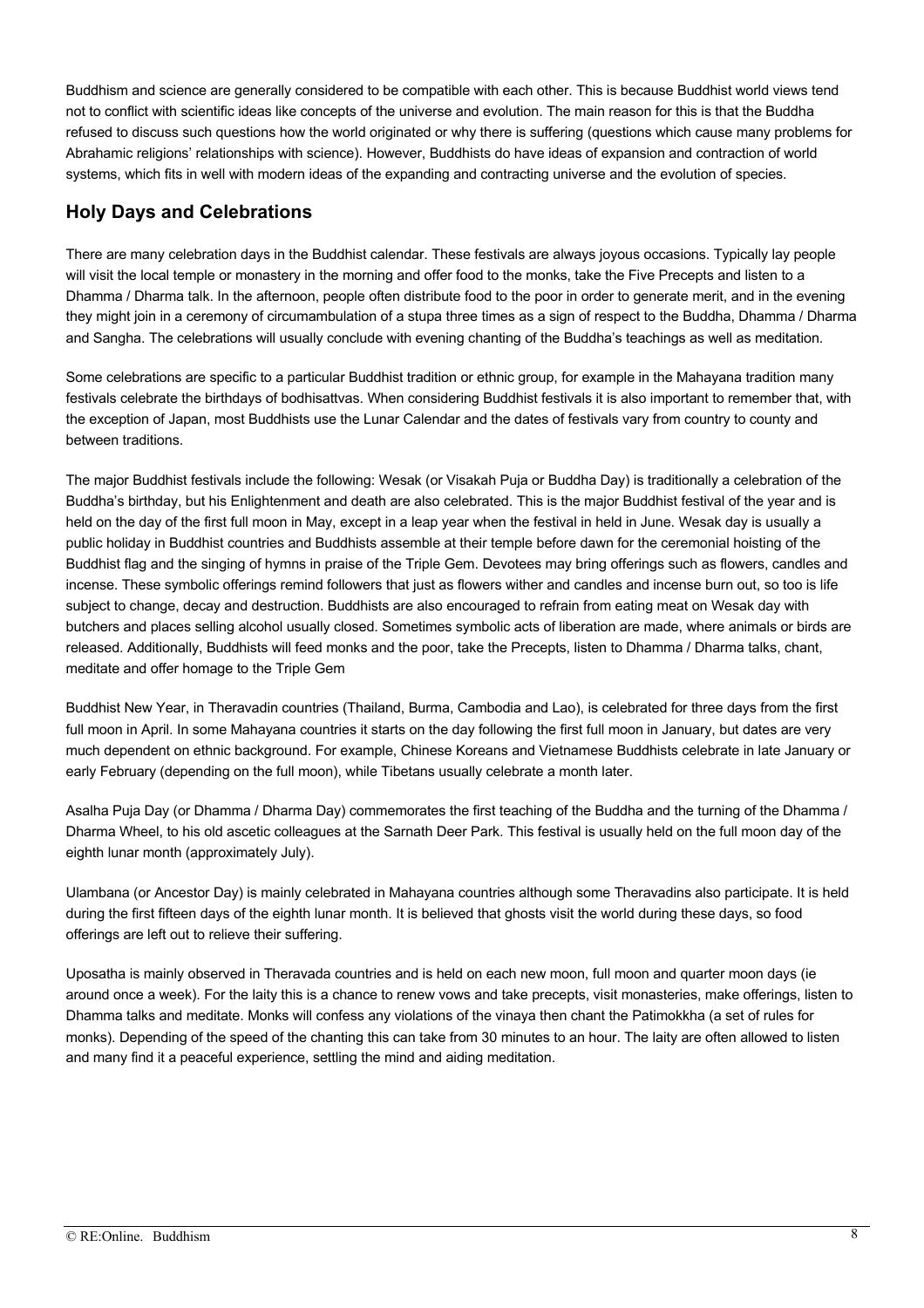## Ways of Expressing Meaning

Appreciating that individuals and cultures express their beliefs and values through many different forms.

## **Stories of Faith**

The most important stories in Buddhism concern the historical Buddha, Siddattha / Siddhartha Gotama / Gautama and can generally be found in the Suttas. They concern his birth, his going forth into homelessness, his effort to reach Enlightenment, his attainment of nibbana / nirvana, his first sermon, and his parinibbana / parininirvana.

Birth: Gotama / Gautama was born in Lumbini in modern day Nepal. On the night Siddattha / Siddhartha was conceived, Queen Maya (his mother) dreamt that a white elephant with six white tusks entered her right side. Ten months later she gave birth, standing up, under a sal tree. Eight Brahmins then read the baby's future and stated that he had the Thirty-Two Marks of a great man, which meant he would either become a great king or a Buddha.

Going forth: Gotama / Gautama's father wanted him to be a great king so kept him away from unpleasant experiences and ensured he lived in absolute luxury. However, at the age of 29, when out with his chariot driver, Gotama / Gautama was shocked to see an old man, a diseased man, a corpse and finally an ascetic. He decided that he needed to overcome disease, death and suffering so decided to leave his royal life and become a medicant.

Effort: Gotama / Gautama became a wandering ascetic begging for alms food on the street. He then studied under a number of hermits and meditation teachers, surpassing their achievements and moving on. He then joined five ascetics led by Kondanna, who aimed for enlightenment through extreme asceticism and self-mortification. Restricting his daily intake to a leaf or a nut a day, Gotama / Gautama collapsed in a river and nearly drowned. He then remembered a meditative state he had naturally fallen into as a child (jhana) and realised that this might be the best starting place

Enlightenment: having accepted milk and rice pudding from a girl called Sujata, Gotama / Gautama sat down under a pipal tree known as the Bodhi Tree and vowed not to arise until he had discovered the truth. After 49 days of meditating he discovered the Four Noble Truths, the Middle Way and became Enlightened.

First Sermon: the Buddha then journeyed to a deer park in Sarnath and delivered his first sermon expounding the Dhamma / Dharma / Dharma to his five ascetic companions. They then joined the Buddha and became the first members of the Sangha.

Parinibbana / Parinirvana: the Buddha continued to teach for the remaining 45 years of his life and his Sangha continued to grow. Having eaten a meal offered by a blacksmith named Cunda, the Buddha became ill. He asked his monks whether they had any questions or doubts that needed clearing up. They replied that they did not. Then the Buddha entered Parinibbana / Parinirvana. His last words were: "All composite things pass away. Strive for your own liberation with diligence".

These stories are sacred because the concern the Buddha. They are told in the Buddhists texts – in the Suttas of the Pali Canon for example. As such they are preserved unchanged. The stories concerning the Buddha are very important to Buddhism and its followers since they show the struggle that the Buddha went through to achieve Enlightenment. They show that the Buddha started out human and unenlightened like us, but through diligent effort he managed to attain Nibbana / Nirvana. Thus the stories offer a paradigm of religious effort. They offer a model that adherents try and live up to today.

Many Buddhist symbols need to be examined within the culture of adherents. A number of early symbols relate to ancient India and are shared with Hinduism, although usually with a different meaning.

#### **Symbols of Faith**

Symbols for the Buddha: early Buddhist art tends to portray the Buddha symbolically using images. These include the Dhamma / Dharma Wheel (the Buddha is known as a Wheel-Turner, one who sets a new cycle of teaching in motion), the Bodhi Tree (the tree under which the Gotama / Gautama achieved Enlightenment), footprints (these often have Dhamma / Dharma Wheels on them, one of the 32 marks of a great man), an empty throne (referring to the Buddha's royal ancestry and rule over the spiritual world), a begging bowl (alluding to the bowl of milk rice offered to him as an ascetic, which made him realize that the middle way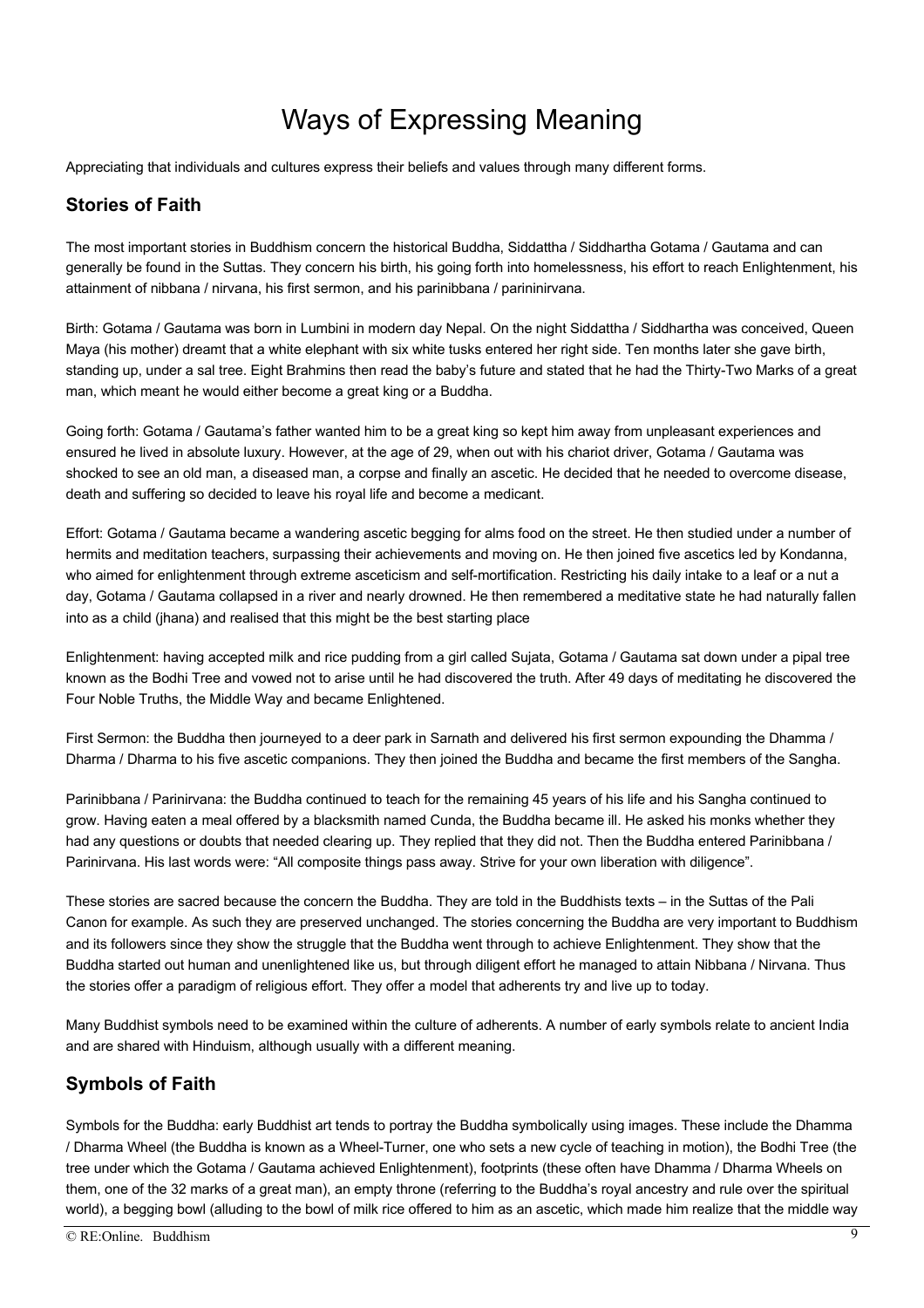between asceticism and self-indulgence was the right path), and a lion (the Buddha's teachings are sometimes referred to as the 'Lions Roar', indicating their strength and power). Alongside these, Buddhist households may have a statue of the historical Buddha, a Buddha (e.g. Amitaba) or a Bodhisattva (e.g. Avalokatesvara). These statues are usually kept on a high shelf as a mark of respect and are given offerings such as water, incense or food. Statues are usually the focal point in Buddhist Temples and may be used as an aid to Buddha devotions. They are always treated respectfully, with Buddhists removing their shoes, kneeling before them, or even prostrating themselves before them.

The Triple Gem: the Triple Gem is usually represented as three jewels and symbolizes the Buddha, the Dhamma / Dharma and the Sangha – the Three Refuges.

Muddas: muddas are symbolic hand gestures used in Buddhist iconography and meditation. They represent a number of key events in the life of the Buddha, doctrines and values such as fearlessness.

As Buddhism spread, Buddhist symbolism was enriched by the cultures it came into contact with. This is especially true of Buddhism in Tibet, which has developed a rich symbolic tradition. The central representations of Tibetan Buddhism are the eight auspicious symbols:

Parasol (embodying notions of wealth) Golden Fish Treasure Vase Lotus Conch Shell Endless Knot Victory Banner Dharma Wheel

Mandalas are often used in Tibetan Buddhism, particularly Tantra. It usually consists of a number of concentric circles representing the cosmos. In Tantric meditation practices mandalas act as a 'sacred space' symbolising Buddhafields or purelands and space where the confusion of samsara cannot penetrate. By visualizing purelands, one learns to understand experience itself as pure, and the abode of enlightenment.

The Buddhist Flag is a comparatively modern Buddhist symbol. It was designed by Colonel Henry Steele Olcott in 1880 and is now used worldwide to represent Buddhism and symbolise faith and peace.

### **Buddhist Art & Imagery**

Buddhist symbolism and art originated on the Indian subcontinent following the historical life of Gotama / Gautama Buddha and thereafter evolved through contact with other cultures as it spread throughout Asia and the world. Early Buddhist symbolism followed the aniconic tradition, which avoids direct representation of the human figure. Among the earliest and most common symbols were the stupa, the Dhamma / Dharma Wheel, and the lotus flower. The Dhamma / Dharma Wheel is a particularly important symbol in Buddhism as it implies royalty and there is a great deal of mythology about the "Wheel-turning king". The Dhamma / Dharma Wheel also refers to the historical process of teaching the Dhamma / Dharma – the 8 spokes symbolise the Noble Eightfold Path. Around the 1st century CE anthropomorphic images of the Buddha began to appear, beginning with the representation of the Buddha's footprint, which symbolise the physical presence of the Buddha on earth. The story goes that prior to his death the Buddha left an imprint of his foot on a stone near Kusinara, a reminder of his presence on earth. Representations of this often show Dhamma / Dharma Wheels on them. In the Lakkhana Sutta, the Buddha is described as having the 32 Marks of a great man. These marks are often used in statues and icons of the Buddha to symbolise his greatness. Mahayana and Vajrayana art frequently makes use of the Eight Auspicious Symbols.

Unlike other religions, Buddhist language often attempts to remove symbolism from it. The aim of Buddhism is to see things as they really are, hence Buddhist language usually attempts to express itself clearly rather than cloak the meaning in symbolism. The Abhidhamma / Abidharma is the clearest expression of this idea. However, that is not to say that Buddhist texts are devoid of symbolism. The Suttas / Sutras frequently make use of fire symbolism. This is most famously done in the Fire Sermon. Here the Buddha tells his disciples that "all is burning". This refers to the six internal sense bases (5 senses and the mind), the six external sense bases (visible forms, smells etc), consciousness, contact and feeling. These are all burning with the fires of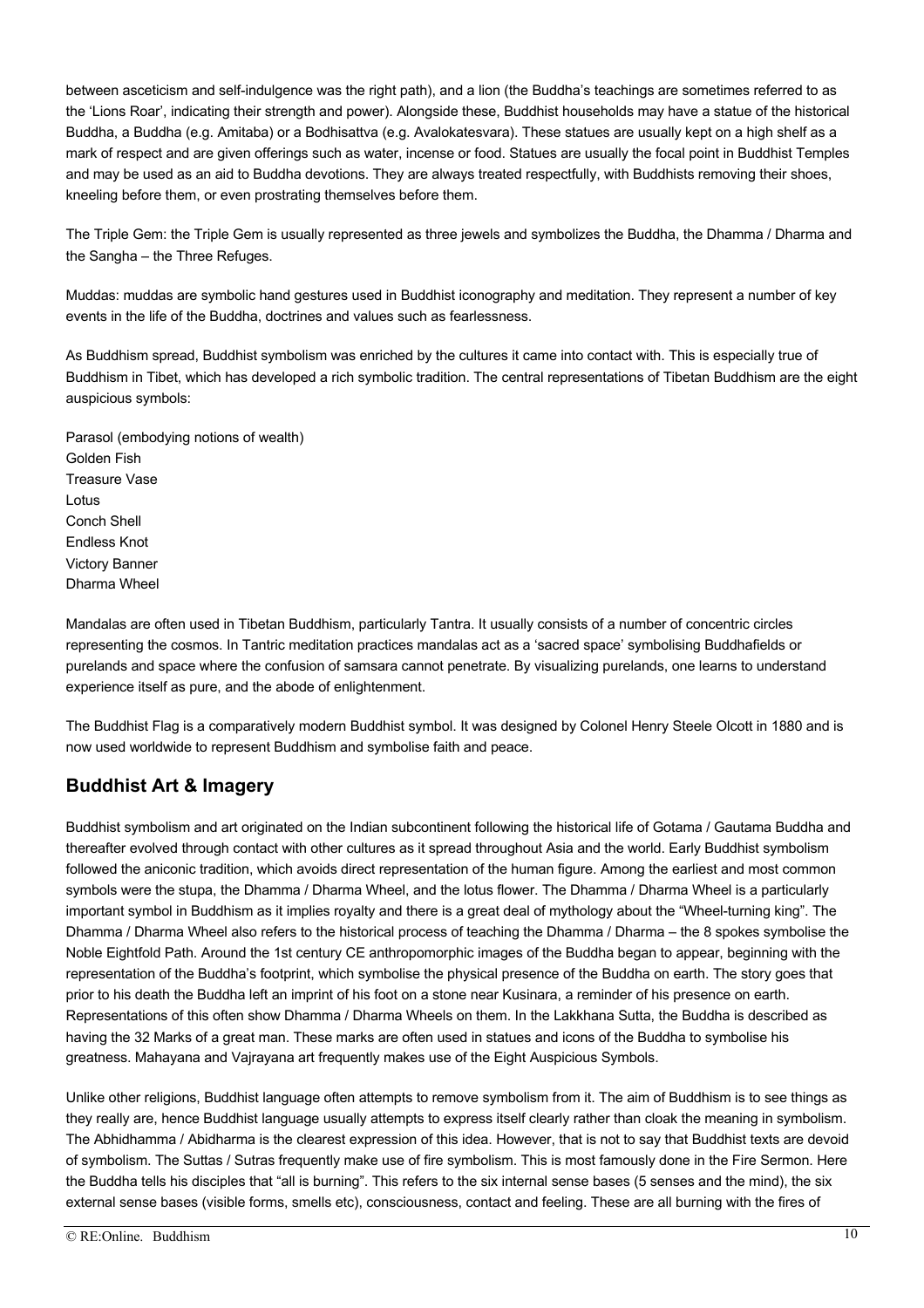passion, aversion and delusion. The idea of fire is very important in Buddhism and can be seen in the word nibbana / nirvana, which literally means 'blowing out' – i.e. extinguishing the Three Fires.

The most obvious piece of Buddhist symbolic architecture is the stupa. Stupas come in all shapes and sizes and have been constructed since the early days. They generally represent the enlightened mind of the Buddha, but can also represent the five elements: the square base represents earth; the round dome represents water; the cone shape is fire; the canopy is air; and the volume of the stupa is space. Stupas are also used to store the relics of important teachers and even relics of the Buddha himself.

In Buddhism, symbols reflect beliefs. The Dhamma / Dharma Wheel, for example, reflects the belief in the Buddha's Dhamma / Dharma – the Four Noble Truths and the Noble Eightfold Path. Symbols are also used in religious expression such as devotion or meditation. For example, the Buddha is often the subject of meditation and so a Buddha image or statue is a useful focus. Equally, while Buddha images are not thought to actually be or contain the Buddha, (Theravadins believe that when the Buddha died he became inaccessible to us), they are used as the focus of devotional activity, with offerings such as flowers and incense being given as a sign of respect.

#### **Theravada Places of Worship**

In Theravadin Buddhism, worship is a difficult word. Theravadins believe that gods are of this world and therefore are equally in need of salvation like everybody else. They also believe that Gotama / Gautama Buddha, when he achieved parinibbana / nirvana, became inaccessible to us. Thus, while the word puja is usually translated as 'worship', and some of the practices encapsulated by puja may look like worship, it should be interpreted as showing respect to a great man, the Buddha. Most puja practices take place in a temple. Modern temples tend to be very bright and colourful. There will be a shrine room, with a main Buddha image and many other statues or paintings showing events from the Buddha's life and his previous lives, other Buddha's or past arahats / arhats. The image of the Buddha is often very large so everyone, even small children, will be aware of his importance.

People make offerings before the Buddha image. These are usually foods, flowers, candles, and incense. On Holy or poya days food is usually offered twice a day and is accompanied by drumming.

As already mentioned, while these offerings may look like worship, they should be seen as signs of respects and should not be viewed as gifts to a supernatural being in the hope of supernatural reward. The gifts themselves help to remind the giver of the Buddha's teaching: flowers wilt and candles and incense go out reminding one that everything is impermanent. The offerings also help to bring about a peaceful mind and generate merit. Furthermore, actions become ritualized and this can act as a form of meditation for the practitioner.

Buddhist temples are traditionally part of monasteries, viharas. This means that they have a very important place in the community. Not only are they huge sources of merit for the laity since they facilitate offerings to the Buddha and donations of food to the monks, they are also viewed as the home of the Buddha's Dhamma / Dharma. The Sangha, one of the Three Jewels, or Refuges, is very important to Buddhism. Monks and nuns are viewed as people who are further down the path to Nibbana / Nirvana than other lay members and so are valuable in giving Dhamma / Dharma talks, teaching, producing books etc. Extensive libraries are usually held in viharas as well.

#### **Pilgrimage**

The most important places of pilgrimage for Buddhists are located on the Gangetic Plains in Northern India and Southern Nepal, the area where the Buddha lived and taught. The four most important sites associated with the Buddha are: Lumbini (in Nepal) – the place of the Buddha's birth; Bodh Gaya – the place of the Buddha's Enlightenment; Sarnath – where he delivered his first teaching; Kusinara – where he died. In addition to these, most countries have shrines etc that can be visited on a pilgrimage.

#### **Mahayana Places of Worship**

Followers of Mahayana see Shakyamuni Buddha, the Buddha of the scriptures and of our world system, as being available in a glorious heaven or in spiritual form, along with other Buddhas from different world systems and Bodhisattvas. This means that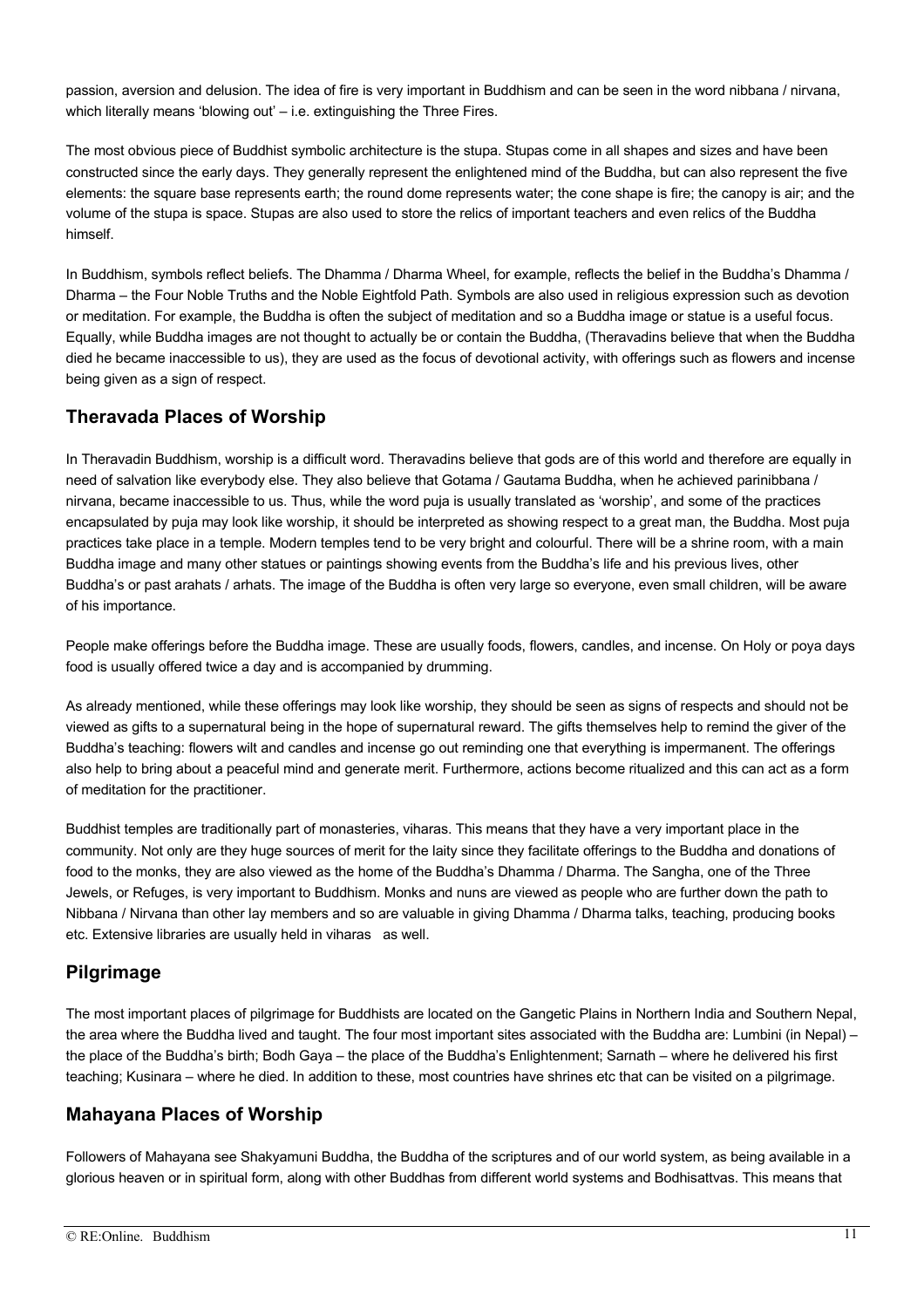the Buddha(s) and Bodhisattvas are often petitioned through prayer and offerings. The temples and shrine rooms used for this are much the same as those of Theravadin Buddhists, but the philosophy behind Mahayana worship is slightly different.

The Bodhisattva Avalokiteshvara is an often worshipped figure. He is a saviour figure, a being to imagine and related to, satisfying the emotions, he loves and protects and is loved, treated with devotion and worshiped. The Lotus Sutra states that calling upon him is worth thousands of prayers to any other Buddha or Bodhisattva. The mantra "om mani padme hum" is often used to pray to him.

In Pure Land Buddhism, the Buddha Amitabha (or Amida) is worshipped. Amitabha dwells in a paradisal, pure Buddhaland called Sukhavati. He used to be the bodhisattva Dharmakara, who out of compassion vowed he would create a pure land for all suffering beings. Adherents of Pure Land Buddhism believe that trusting devotion to Amitabha will mean he will take them to his pure land. Worship of Amitabha involves recitation of his name, often using beads to count, imagining his pure land and "singing his praises".

## Identity, Diversity and Belonging

Understanding how individuals develop a sense of identity and belonging through faith or belief;

Exploring the variety, difference and relationships that exist within and between religions, values and beliefs.

#### **Individuals and Communities**

Belonging can mean different things in different Buddhist communities. However, a set of basic values reflecting the Noble Eightfold Path and the Five Precepts are unifying. Similarly faith in the Buddha and the Four Noble Truths gives Buddhist communities an identity. Generally, the action holding people together is taking the Three Refuges: going for refuge to the Buddha, the Dhamma / Dharma, and the Sangha. This can be done collectively in a ceremony, as part of the daily life of a family or individually. Another action which demonstrates belonging to the Buddhist community is chanting. For Theravadins, parts of the Pali Canon are often chanted collectively, or followers will go and listen to members of the Sangha chant. For devotees of the Mahayana, Mahayana Sutras or Mantras are often chanted. In both cases this can act as a communal act bringing followers closer and instilling a sense of belonging as well as clearing the mind in a form of meditation.

While it is easy to spot members of the Sangha by their clothes and shaved heads, it can be hard to distinguish lay Buddhists from non-lay Buddhists in the community. However, Buddhists try to avoid attachment to material possessions, so will shun wearing excessive amounts of jewellery or expensive clothes.

On Uposatha days or other Buddhist festivals, Wesak for example, Buddhist communities come together. On each Uposatha day devout members of the lay Buddhist community will take three extra precepts and will usually congregate at a local temple or monastery to make offerings, listen to Dhamma / Dharma talks and participate in meditation sessions. This is where there is a real sense of belonging in the community.

It is important to note that the means by which these actions and beliefs can be expressed usually involve the Sangha, particularly for Theravadan communities. For example on special days, the lay community will make an effort to provide alms food for the monks and nuns, as well as listening to Dhamma / Dharma talks given by, or participating in meditation sessions led by, the monks and nuns. For followers of the Mahayana expressions of belonging to a community can be more devotion based (particularly for groups such as Pure Land Buddhists). Therefore, members of the Sangha are not so important for the expression of these beliefs. Theravadans, too, have many devotional practices, but will often go to monasteries where there are a number of beautiful Buddha statues and images on special days.

### **Religious / Spiritual Identity**

As with any religion, belonging can make an important psychological difference to people's lives. It provides informal support networks, as well as social opportunities. However, it is important to remember that Buddhism teaches that all things are characterised by the Three Marks – impermanence, suffering and not-Self. This means that while a sense of community and belonging has its benefits one shouldn't become attached to it. The same is taught of the Buddhist religion as a whole. The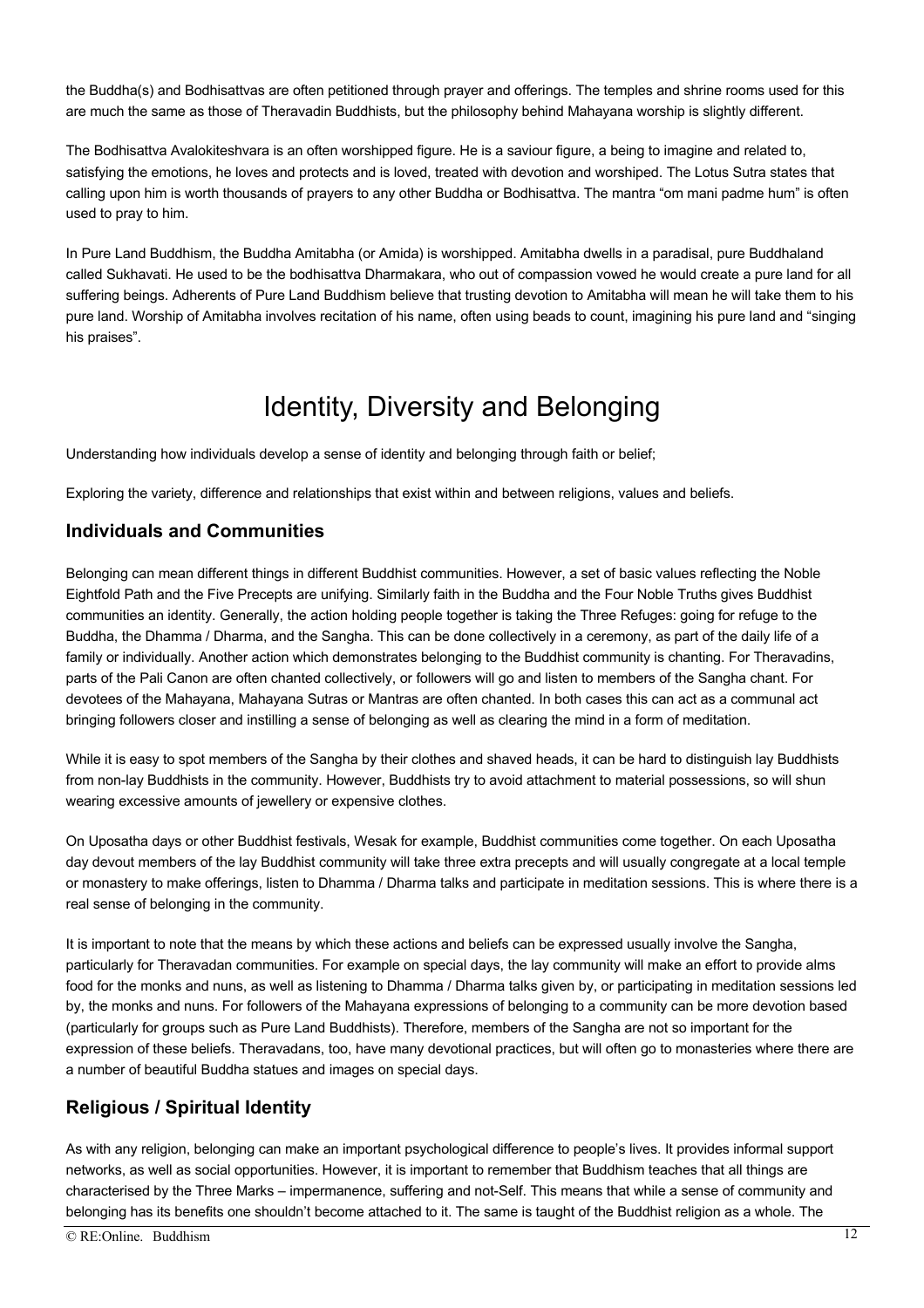Buddha compares the Dhamma / Dharma to a raft that one uses to cross a river. It may be an excellent raft, but when the river has been crossed, the heavy raft should not be carried with one on dry land. Similarly, one should not stay attached to the Dhamma / Dharma once its benefits have been taken. Thus, for Buddhists, belonging has its benefits, but ultimately it must be set aside if one is to progress on the path – initially one might belong to the lay community, then one should renounce this and belong to the community of renunciants, finally one must abandon all belonging to the conditioned world as belonging can act like attachment.

The most basic expectation of a Buddhist is taking the Three Refuges. This involves going for Refuge to the Buddha, the Dhamma / Dharma and the Sangha. Refuge ceremonies may take place in a monastery or temple by a member of the Sangha, but they are more often undertaken in private by aspiring Buddhists. Taking refuge should not be viewed as hiding away from something; rather it is commitment to pay attention to the Buddha's teachings. This commitment may be expressed in daily life by listening to a Dhamma / Dharma talk, visiting a Buddhist centre, temple or monastery, following the Noble Eightfold Path, or simply attempting to be mindful and compassionate in one's every day actions. Experienced Buddhists will practice meditation at both meditation centres and at home. A few devoted Buddhists will ordain as monks or nuns.

### **Ordained and Lay Buddhists**

The easiest way to identify ordained is by their appearance. Monks and nuns usually wear specific kinds of clothes – the saffron robes of the Theravadin sangha are easily identifiable, for example. Monks and nuns will usually shave their heads as well – this helps remove vanity and sets them apart from the laity. Lay commitment can be recognised in a number of ways, for example, by a calm disposition, visiting meditation centres, listening to Dhamma / Dharma talks, supporting the sangha and giving to charity.

Lay Buddhists also take the Five Precepts: to abstain from killing, taking what is not given, misuse of sensual pleasures, false speech, abuse of drugs and alcohol. Pious Buddhists may take an additional Three Precepts, especially on holy days: abstention from a luxurious bed, food after midday and amusements and adornments. Individuals also try to foster positive virtues such as contentment with a simple life, detachment from material concerns, self-discipline, tolerance, love and compassion for all beings. Monks and nuns follow a stricter code outlined in the vinaya. They take ten precepts: in addition to the five above, they abstain from food after midday, luxurious beds, frivolous amusements, personal adornments, and touching money. There are also many rules in the vinaya (227 for Theravadins). Breaking the first four rules lead to expulsion from the order, and are no sexual intercourse, refraining from theft, no murder or subtle forms of murder such as encouraging suicide, and not intentionally making false claims to supernatural powers.

In general, as Buddhism has developed and spread to different countries, the importance of the lay community has risen. Originally the Buddhist monastic community was most important, but as Buddhism's popularity grew, the number of people who believed in the dhamma / dharma but did not feel they were at a stage where they could renounce their families grew. Thus the lay community grew. Its importance is best illustrated by the actions of one man – Anagarika Dharmapala. Dharmapala (1864- 1933) was not a full member of the Sangha, but he was instrumental in bringing Buddhism to the West and pioneering a revival of Buddhism in India by reclaiming Bodh Gaya as a Buddhist pilgrimage site. Importantly he printed a handbook on meditation, thus bringing meditation firmly into the realm of both the laity and family life.

The simplest form of expressing belonging to the Buddhist faith tradition is through taking the Three Refuges: going for refuge to the Buddha, the Dhamma / Dharma, and the Sangha. This act connects all Buddhists together. In the Suttas / Sutras any new disciple of the Buddha always takes the Three Refuges when he or she becomes a follower of the Buddha. Still, belonging to the Buddhist faith tradition can mean many different things in many different cultures.

## **Family and Community**

The interrelationships of individuals to family and community are very important in Buddhism. Buddhists believe in an infinite number of rebirths. Therefore, as the Buddha pointed out, everyone you meet has at some stage been your mother or father and at some stage you have been their parents. Thus everyone should be treated as if they are members of your family. The Buddha advised a man called Sigala (Digha Nikaya 3.185-191) on his responsibilities as a householder, including advice on relationships: you should take care of your family, respecting your parents and looking after your children; treat your partner well and fairly; choose the right sort of friends as friends can have a good or a bad influence on you; have a good relationship with your teachers and pupils, respecting the teacher and trying to give the pupils the best possible education; treat your employees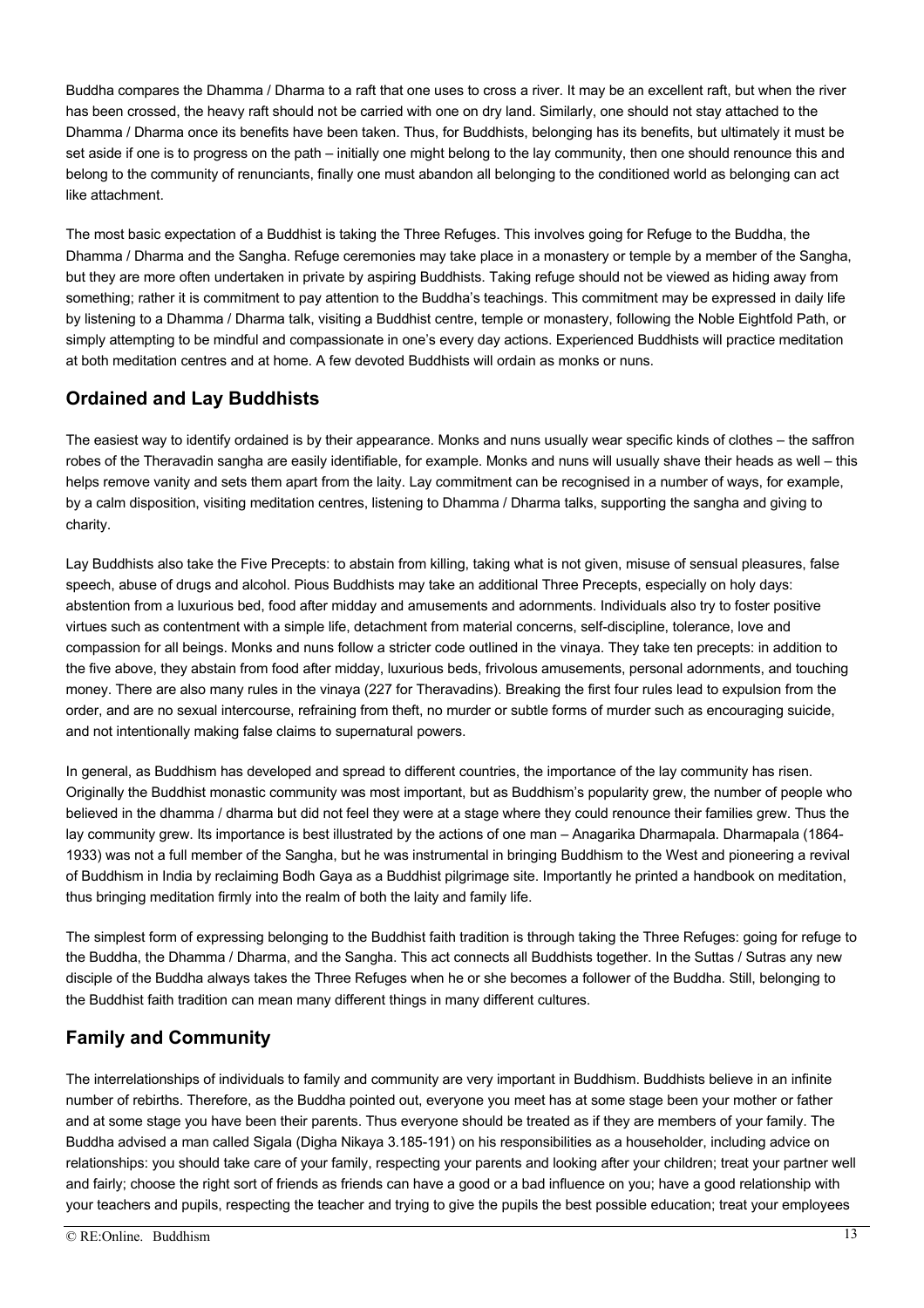fairly and your employer with respect by not wasting time and doing your best; and finally, you should make your living in a good way, one which doesn't harm your fellows.

To a certain extent family life in Buddhism is seen as the polar opposite of the holy life. Monks and nuns, Buddhists' spiritual leaders, are in this position because they have renounced family life. In the early Suttas / Sutras there is a lot of negative material concerning family life – children and partners are seen as distractions, for example. However, Buddhism still recognises the importance of the laity – they, after all, make the life of the renunciant possible by supporting his or her lifestyle. Equally, it is from families that the next generation of monks and nuns come. Therefore family life and the life of those who reject it (i.e. the Sangha) should be seen as mutually dependent on each other. Furthermore, in Mahayana, there is an increased emphasis on the importance of the laity. In the Mahayana Sutras, for example, many bodhisattvas appear as laymen or laywomen. Thus, being a Buddhist while having a family or being part of a family is not seen necessarily as a problem. In fact in Japan Buddhist priests are married and do not renounce family life. In Tantrayana as well, there are many lay teachers.

#### **Foundations of Identity**

The question of 'who I am' is of vital importance in Buddhism. The Buddha said that the world and everything in it is characterised by Three Marks. These are dukkha / duhkha (suffering), anicca / anitya (impermanence) and anatta / anatman (not-Self). Clearly the third of these is very important when discussing what is meant by 'I'. Buddhists believe that there is no permanent unchanging Self (as is often postulated by other religions – Hinduism's Brahman, for example, or Christianity's soul). The reason for this belief is that empirically and experientially no permanent self can be found. If one investigates what people identify a permanent self with – the mind for example – one discovers that this is subject to change and fluctuation and as such subject to suffering. The Buddha analyses each of the five khandhas / Skandhas that make up a being and argues that no permanent self can be found in any of them. They are not-Self. Thus in Buddhist thought, what is thought of as self is simply an accumulation of constantly changing and interacting physical and mental phenomena. However, Buddhists have two forms of truth: conventional and ultimate. This means that in terms of conventional truth it is appropriate to use the word 'I', in other words there is a conventional self. However, at the ultimate level it must be remembered that the self is not permanent, unchanging or free from dukkha / duhkha.

The teaching on anatta / anitya is of great soteriological importance. It stands in the middle between eternalism (people who assume an eternal unchanging Self) and annihilationism or nihilism (people who claim that there is no self at all, nothing remains after death). In Buddhism the conventional, empirical self constantly changes (as opposed to the Self of the eternalists which is not subject to change). It is this fact that allows people to develop by doing good deeds, studying and meditating; they can become better beings, and eventually achieve nibbana / nirvana. If the self could not change, then there would be no selfdevelopment, no self-improvement and one could not reach nibbana / nirvana. Equally, if the self completely ended at death (as argued by annihilationists) there would be no point in developing the self, acting morally or helping people. In fact it is the 'I am conceit' that leads to suffering. For example, if one does not see a permanent self as the owner of pain then it is a lot easier to bear. Thus it is the Middle Way and the perception of self as a continuum of interacting phenomena that allows people to improve themselves and eventually escape from samsara.

To talk about a person therefore is to talk about them on a conventional level, but at the ultimate level we should be thought of in terms of interacting changing phenomena. Buddhists however, do believe in individuality. The stream of phenomena does make up an individual – we are not simply one big stream or one big self; a person's actions are his or her own. Thus, while the self should not be thought of as eternal and unchanging, it should be thought of as individual.

### **Identity & Belonging in Practice**

Buddhist families with religious commitment practice their faith in a number of ways. The most basic way of expressing faith is through showing respect to an image of the Buddha. Most households will have such an image usually in a communal room. The image will normally be stored on a high shelf, showing the relative importance of the Buddha and acting as a sign of respect. Other family practices may include regular chanting of Buddhist Scriptures, taking the Three Refuges together, taking the Five Precepts together, visiting temples together and prostrating oneself before the Buddha. For Mahayana families, people may renew their bodhisattva vows together; this is the promise to strive to become a bodhisattva and eventually a Buddha. Mahayana families may also chant mantras, particularly those who follow the Trantrayana. On Uposatha days Buddhist families may additionally take the Eight Precepts, meditate, listen to Dharma talks and study scriptures together.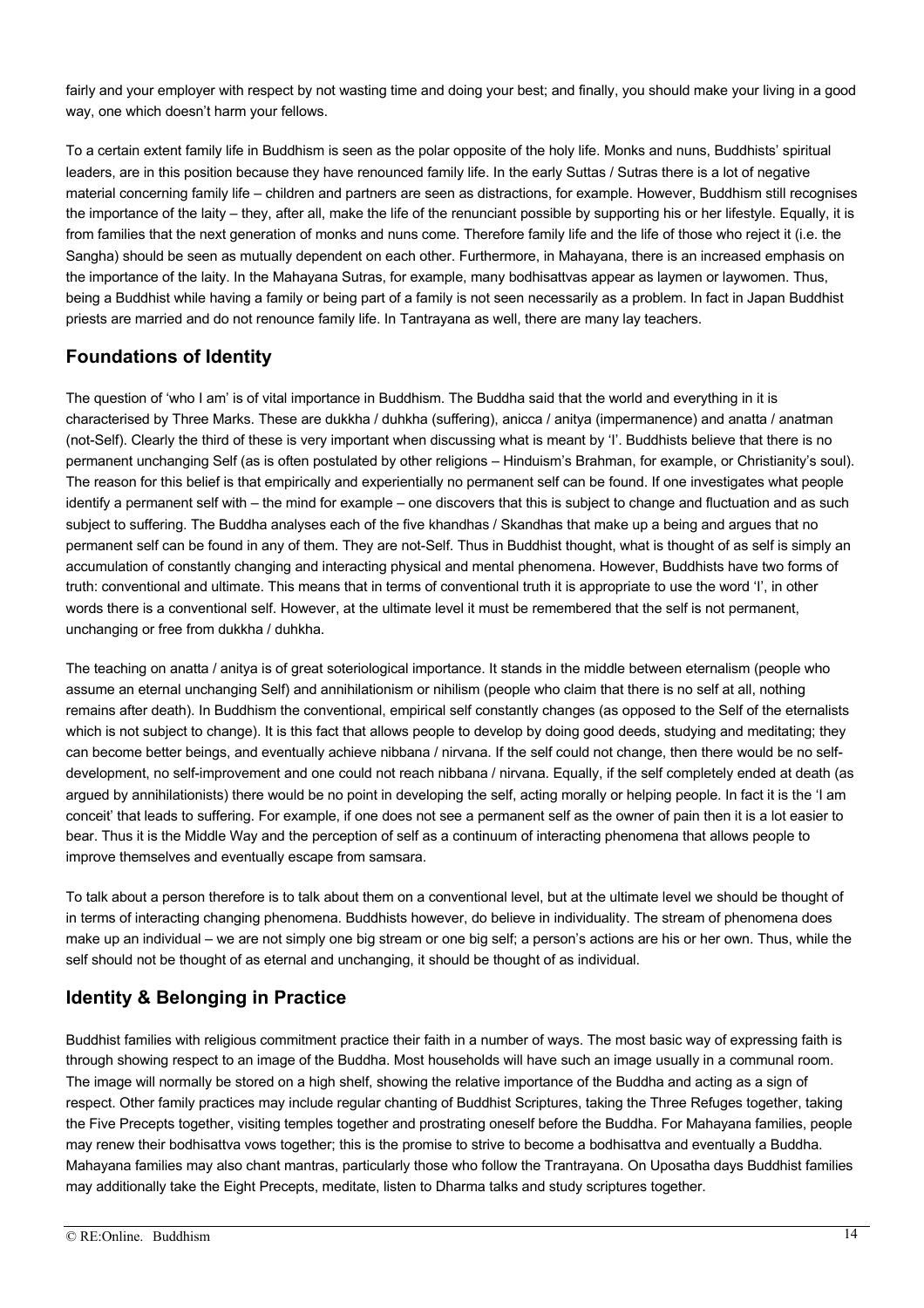In many ways the most important way the Buddhist community as a whole expresses its faith is through supporting the Sangha. This includes giving alms food to monks and financing temples. The Sangha as a community expresses faith through the monks and nuns renunciation of lay life, meditation and study of the Dhamma / Dharma. It also reciprocates the lay community's support by providing them not only with the means of doing good deeds, but also by acting as a source of teaching and through the provision of spiritual guidance.

The most important impact of Buddhist faith on the wider non-Buddhist community is through their belief in pacifism. Most Buddhists are strongly opposed to war as it involves taking life (breaking the First Precept). This means they often play an important role in peace keeping talks and in organisations such as the UN. Buddhists are also involved in 'grass roots' politics and political protests. Buddhist protests can range from the recent non-violent protests of the Sangha in Burma to the selfimmolation of Thich Quang Duc in 1963 in Vietnam, to the more recent demonstrations led by Buddhist monks in Tibet.

#### **Diversity**

There is great diversity within Buddhism. For ease scholars usually differentiate Theravada Buddhism and Mahayana Buddhism. There are many differences between these strands of Buddhism. Theravada can mainly be found in Sri Lanka, Thailand, Burma, Laos, Cambodia and parts of Southeast Asia, while Mahayana can be seen in Tibet, China, Taiwan, Japan, Korea, Mongolia along with parts of Southeast Asia. The main difference between these two strands of Buddhism is the goal that believers aim for. Theravada Buddhists aspire to become Arahats (enlightened ones), while Mahayana Buddhists strive to become bodhisattvas and eventually Buddhas themselves (someone who rediscovers the dharma and teaches). Western ideas of schism, based on the history of Christianity, have often led to the idea that there is hostility between these two groups. This is not normally the case. Both Mahayana and Theravada Buddhists exist happily side by side, and in the past, both those aiming to become Buddhas and those aiming to become Arahats, shared monasteries with each other.

Given the huge number of countries that Buddhism has spread to, there is obviously a great deal of cultural diversity within the faith tradition. This can be seen mainly in terms of ritual practices. In Tibet for example, there are some shamanistic elements to rituals, while in certain Chinese schools there are more devotional aspects. With increased emigration different cultures join the 'melting pot' of the West, resulting in these new communities incorporating many Western cultural aspects of Buddhism.

Buddhism has successfully extended into countries outside its traditional regions, and has co-existed with religions already present. Buddhists acknowledge the existence of gods, devils, supernatural beings etc and so can quite happily incorporate new ones into its belief system. For example, when Buddhism spread to Tibet a number of deities and demons became Buddhist. The important point that Buddhism teaches is that while these gods may exist and intervene to aid with worldly requests (for example, helping one pass an exam), they cannot help on the Buddhist path – escaping the round of samsara – because all the gods are also subject to it, as they will eventually die themselves. Thus many Buddhists will nominally have two or more religions – in India, for example, a Buddhist may call himself a Hindu when it comes to worshipping Hindu gods for this worldly results, but a Buddhist when it comes to escaping from suffering.

Buddhists usually welcome interfaith dialogue. In fact, the Buddha emphasised the importance of investigating any truth claim and assessing its veracity. When Christian missionaries began working in Sri Lanka in the 18th century, they were initially frustrated by Buddhists acceptance of them and willingness to participate in interfaith dialogue. These same Christian missionaries were further perturbed by their hosts' willingness to please them and worship their God while still following the Buddhist path to escape from samsara.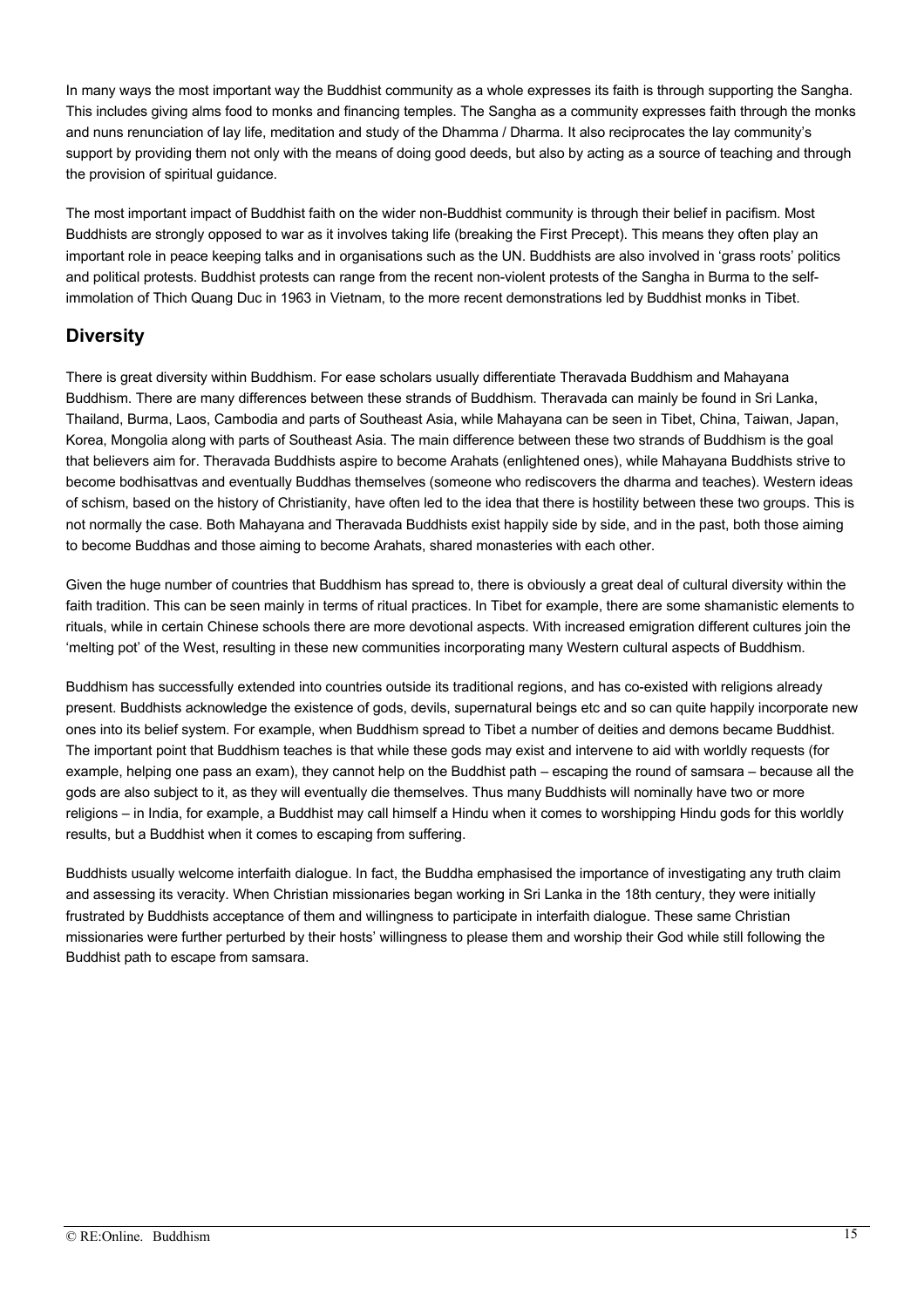## Meaning, Purpose and Truth

Exploring some of the ultimate questions that confront humanity, and responding imaginatively to them;

The ups, downs and meaning(s) of life's journey.

#### **Religious Experience**

Spiritual feelings such as awe, wonder and praise can play a major part in Buddhism. This is particularly true for followers of the Mahayana, where devotional activities aimed at transcendent Buddhas and bodhisattvas are an important part of religious practice. However, although Theravada has a reputation for being slightly colder and more rational, these feelings still have an important role to play. It is true that in the Pali Canon a Sutta criticises the monk Vakkali who, full of devotion and love for the Buddha, wanted to look after his physical needs. To him the Buddha said: "What shall it profit you to see this impure body? He who sees the Dhamma / Dharma, sees me". It would, however, be a mistake to conclude that the Buddha disparaged a reverential and devotional attitude of mind when it is the natural outflow of a true understanding and a deep admiration for what is great and noble. Similarly, "seeing the Dhamma / Dharma" should not be thought of as a mere conceptual grasp of doctrine, but rather a deep-seated heart-felt faith. Thus, Theravadins also take part in devotional activity, trying to avoid doing it out of habit or attachment to the process, but rather as an expression of faith in the teachings of the Buddha.

Feelings of awe and wonder are almost always expressed in devotional activities and are usually directed at the historical Buddha (Gotama / Gautama) or other Buddhas or Bodhisattvas (for members of the Mahayana).

There are several sorts of devotional activities Buddhists participate in, usually in shrines and temples in front of statues or images of the Buddha. The first of these is folding the palms together, and raising them to the level of the chest. This gesture is a general mark of respect in many cultures (for example, Thailand) and expresses deep reverence for the Triple Gem – Buddha, Dhamma / Dharma, and Sangha. The second activity is prostration before a Buddha image. This expresses deep veneration of the Buddha and helps to overcome egoistical feelings making one more receptive to hearing the Dharma with a clear mind. As Buddhists prostrate themselves, they attempt to recall qualities of the Buddha and develop respect for virtues such as lovingkindness, compassion, patience, concentration and wisdom. Finally, offerings can be made to the Buddha. These are not made because the Buddha needs them (as an Enlightened being, he certainly does not need incense sticks to be happy) or to win favour. Instead, offerings are made to show respect, create positive energy and develop qualities such as giving gracefully with a respectful attitude. The type of offerings made also symbolize key Buddhist teachings: lamps and candles symbolize wisdom; the fragrance of incense symbolises pure moral conduct and reminds one to cultivate this; water symbolizes purity, clarity and calmness, and reminds one to cleanse and calm the mind; fruit symbolises enlightenment and acts as a reminder that actions will have effects; and flowers represent impermanence with the lotus flower in particular representing the potential for **Enlightenment** 

As can be seen above the relationship between questions of value and feelings is an intimate one. Blind devotional activity done out of habit and with attachment is criticised. However the correct response to the Buddha and the Dhamma / Dharma is to greet it with faith. This is not blind faith. In the Kalama Sutta the Buddha argues against 'blind faith' based simply on authority tradition or specious reasoning. The appropriate faith response is a quiet, heartfelt trusting in the Buddha and the Dhamma / Dharma (with the proviso that one will firmly penetrate it with one's mind, experiencing its truth when one is able). The importance of faith is often emphasised in the Suttas / Sutras. In the Kasibharadvaja Sutta of the Samyutta Nikaya the relationship of faith practice and wisdom is stressed:

Faith is my seed, practice the rain

And wisdom is my yoke and plough

Modesty's the pole, mind the strap

Mindfulness my ploughshare and goad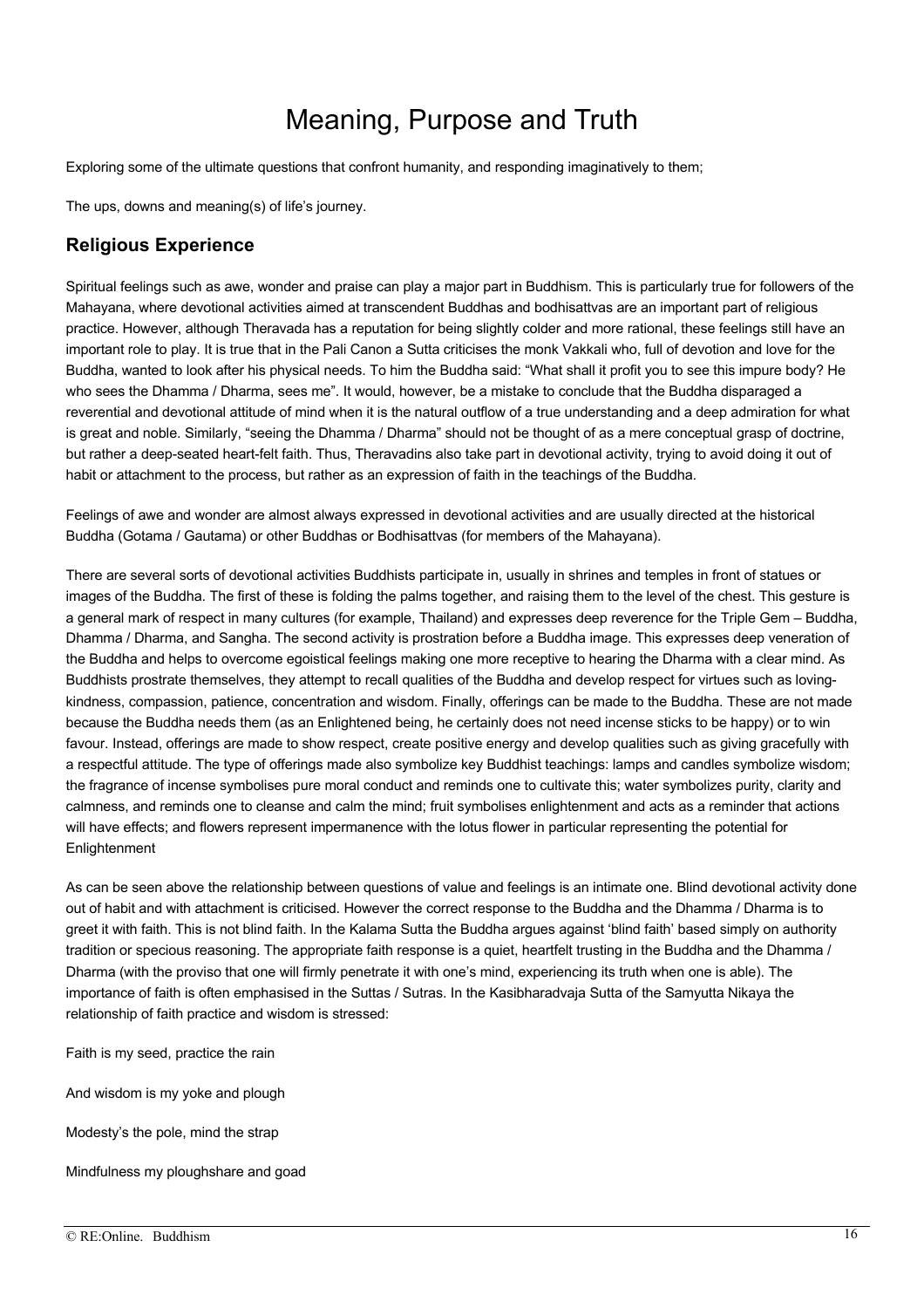Religious experiences in Buddhism are varied with the emphasis on the experience itself. The Buddhist aim is to see things as they really are, usually through empirical investigation – experience. Therefore, to a certain extent every experience has religious connotations, even to the most basic occurrence. For example, if I experience emotional pain through dropping my new laptop, I can apply mindfulness and reflect on the impermanence of all things. Equally, if I am particularly happy when my fixed laptop is returned to me, I should note that this state will not last and that it is caused by attachment to material possessions. Experiences which are more closely related to religion usually occur during meditation, particularly for Theravadins. These experiences can range from having a deep sense of calm or seeing a bright light, to psychic powers as one works through the jhanas. In Mahayana, religious experiences can also have a more mystical element, believers can experience Buddhas and bodhisattvas first hand.

#### **Ultimate Questions**

There are a number of questions the Buddha refused to answer, including, is the world eternal, not eternal, both or neither? is the world finite, not finite, both or neither? does the Tathagata exist after death, or not, both, or neither? is the self identical with the body, or is it different from the body? These questions are similar to ultimate questions of other religions, so it is clearly of importance that the Buddha refused to answer them. He described them as 'a net' and refused to be drawn into such a net of theories, speculations and dogmas. Such theories and dogmas usually end in unease, bewilderment and suffering, and it is only by freeing oneself of them that one achieves liberation. It was because the Buddha was free of bondage to all theories and dogmas that he achieved enlightenment. By refusing to be drawn on dogmatic views the Buddha is demonstrating that these questions are simply not an important focus for Buddhists and that they are phrased in, and asked out, of spiritual ignorance. The questions relate to some kind of unchanging permanent Self. Since Buddhists hold that there is no such unchanging permanent Self, then the questions have as much logical sense as asking an innocent man if he has stopped beating his wife – they are unanswerable.

The 'ultimate' is not something often discussed in Buddhism. This is because the Buddha, after much meditation, concluded that everything in both the physical world and the phenomenological world is characterised by three things, the Three Marks: Dukkha / Duhkha (suffering); Anicca / Anitya (impermanence); and Anatta / Anatman (Not-Self). Therefore, if everything is changing and impermanent there is nothing permanent and unchanging like the ultimate 'God' in monotheistic religions, the soul in Christianity , or atman in Brahmanism. Theravadins consider Nibbana to be the opposite of the Three Marks, but Mahayanists view even Nirvana as being empty of Self.

The Anatta teachings have significant implications for the concept of 'me'. Anatta / Anatman means not-self, the absence of limiting self-identity in people and things. Its opposite is the idea of a Soul or Self which survives transmigration – something that the Buddha explicitly rejected. What is normally thought of as 'self' is an agglomeration of constantly changing physical and mental constituents (the Five khandhas / Skandhas). This idea is vital to Buddhist soteriology since it is belief in a separate self that leads to grasping for things as 'mine' and it is this grasping that that leads to delusion that hides how things really are. In the Sutta Nipata, the Buddha teaches that losing the delusion of self is equivalent to Enlightenment: "a wise noble disciple becomes dispassionate towards material form, becomes dispassionate towards feeling, becomes dispassionate towards perception, becomes dispassionate towards formations, becomes dispassionate towards consciousness. Becoming dispassionate his lust fades away; with the fading of lust his fear is liberated; when liberated there comes the knowledge. He understands, birth is exhausted, the holy life has been lived out, what was to be done is done, there is no more to come". (3:66)

Mahayana Buddhists see Buddhas and many Bodhisattvas as being transcendent. This leads to devotional activities and worship. In Pure Land Buddhism, for example, faith in the Buddha Amitabha (or Amida) is emphasised. Adherents believe that faith and devotion will mean Amitabha will help them be reborn in the Pure Land he created in which Enlightenment is guaranteed.

Buddhism should be viewed as a response to suffering and the human condition. The Buddha taught that by direct experience he had come to understand the human condition and had discovered a means of transcending it – with the human condition being characterised by the Three Marks (Dukkha / Duhkha, Anicca / Anitya and Anatta / Anatman). Where beings are reborn within this samsaric cycle is not based on fate, but on their previous thoughts and actions (kamma); what keeps them in the cycle of rebirths is craving and ignorance of the way things really are. If one can eliminate these things one achieves liberation – Nibbana / Nirvana. The method of eliminating craving and ignorance is through moral behaviour, disciplining the mind through meditation and investigating Buddhist doctrine by reason. Therefore, the Buddhist response to suffering is practical advice on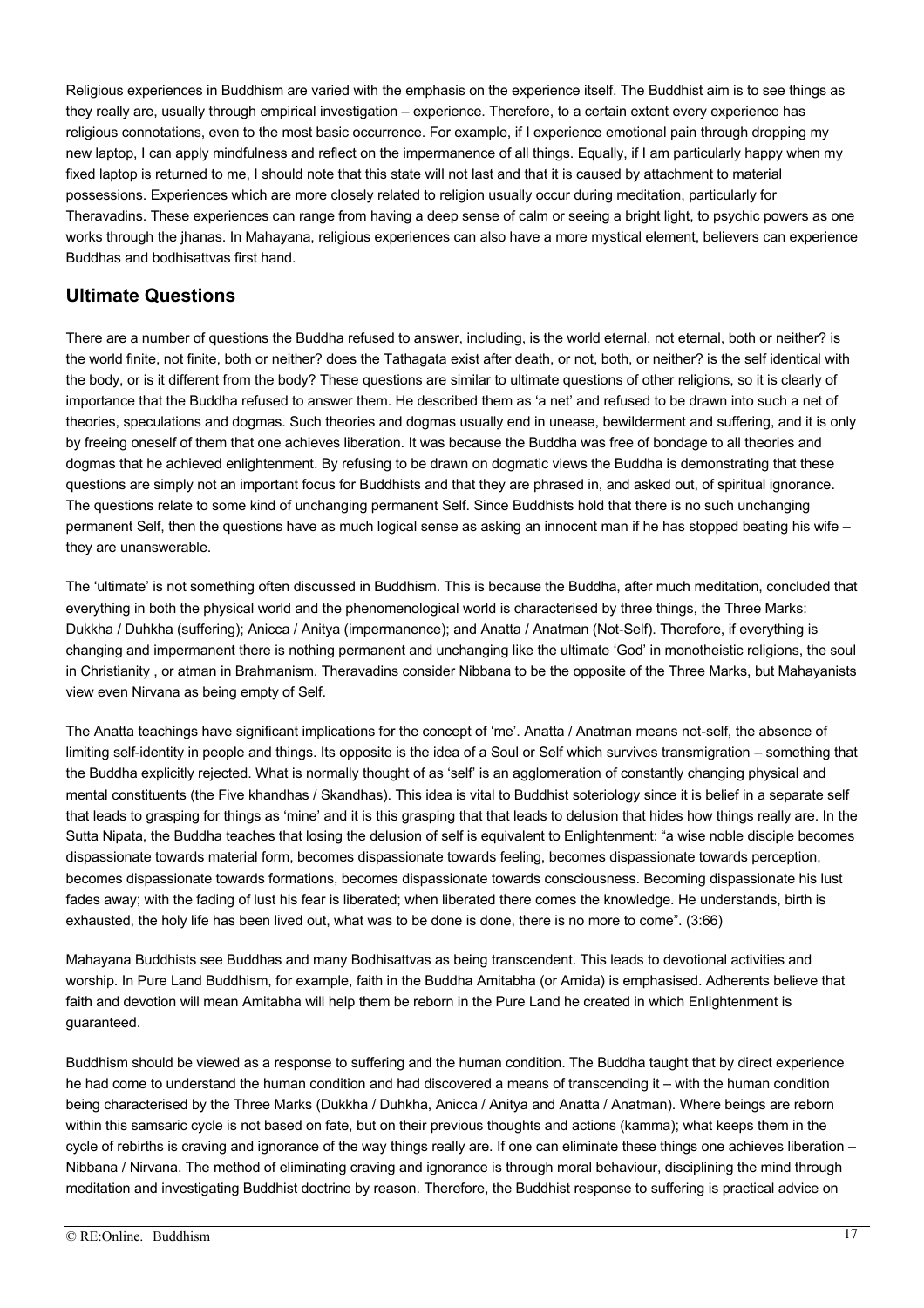how to live life in order to escape it. The individual Buddhist's response is to put faith in the teachings of the Buddha; if he follows them, he too will escape from samsara.

#### **Religion and Science**

Buddhism can be seen as having a great deal in common with science. Its general neutrality on the subject of the supernatural means that, as a religion, it is open to scientific discovery. With its focus on the nature of mind and its implications for the concept of reality, Buddhism offers explanations for metaphysical issues within psychology and studies of consciousness. Furthermore, there is some common ground between the methodology of scientific investigations and Buddhist thought. The Dalai Lama, for example, listed a "suspicion of absolutes" and a reliance on causality and empiricism as common philosophical principle shared between Buddhism and science. Similarly in the Kalama Sutta there is an insistence on a proper assessment of evidence, rather than a reliance on faith, hearsay or speculation. This is very similar to the Royal Society's motto – "Nullius in verba" (often translated as "take no-one's word for it").

Buddhism has had a significant impact on the world of psychology. During the 1970s several experimental studies suggested that Buddhist meditation could produce insights into a wide range of psychological states. This has recently been revived following the increased availability of such brain-scanning technologies as MRI and SPECT. These experiments are enthusiastically encouraged by the present day Dalai Lama, who has expressed an interest in exploring the connection between Buddhism and science. There is also a great deal of research going into Buddhist meditation techniques, particularly mindfulness, being used therapeutically for depression, anxiety etc. The Oxford Mindfulness Centre the Department of Psychiatry works with the Oxford Buddhist Centre at Oxford in order to undertake this kind of research.

The relationship between science and faith is not such a difficult issue in Buddhism. As seen above there is a strong emphasis in Buddhism on testing all truth claims empirically. However, not everyone will be far enough advanced on the Buddhist path to test all claims, therefore some faith in the Buddha is needed initially to adopt his teachings. Many Buddhists, though, argue that this is no different to placing faith in scientists and scientific theories: when we first start learning science we are not able to empirically check theories on quantum physics etc; instead we must take them on faith and only fully investigate them when we have reached an appropriate level of knowledge and expertise.

There is a great deal of similarity between Buddhism language and empirical language, particularly in Abhidhamma / Abhidharma thought, where the world is broken up into constituent parts illustrating causality. Scientific language has in fact borrowed from Buddhism: the psychologist William James, for example, introduced the term "stream of consciousness", which is a literal English translation of the Sanskrit vinnana-sota.

Most Buddhists do not see any problem with being both a scientist and following the Dharma. Science can be seen as 'this worldly' whereas Buddhism is really only concerned with escape from samsara. As long as the study of science does not interfere with an individual's Buddhist practices, there is no problem. Some famous Buddhist scientists are: Niels Bohr, who developed the Bohr Model of the atom; British mathematician and Nobel Prize winner Alfred John Whitehead; and Nobel Prize winner Bertrand Russell.

The pursuit of scientific knowledge can be seen as being soteriologically important. The aim of Buddhism is to see things as they really are to understand the nature of reality. Therefore, scientific discoveries relating to reality can only benefit Buddhism. Knowing about how samsara works is a very important step towards escaping from it.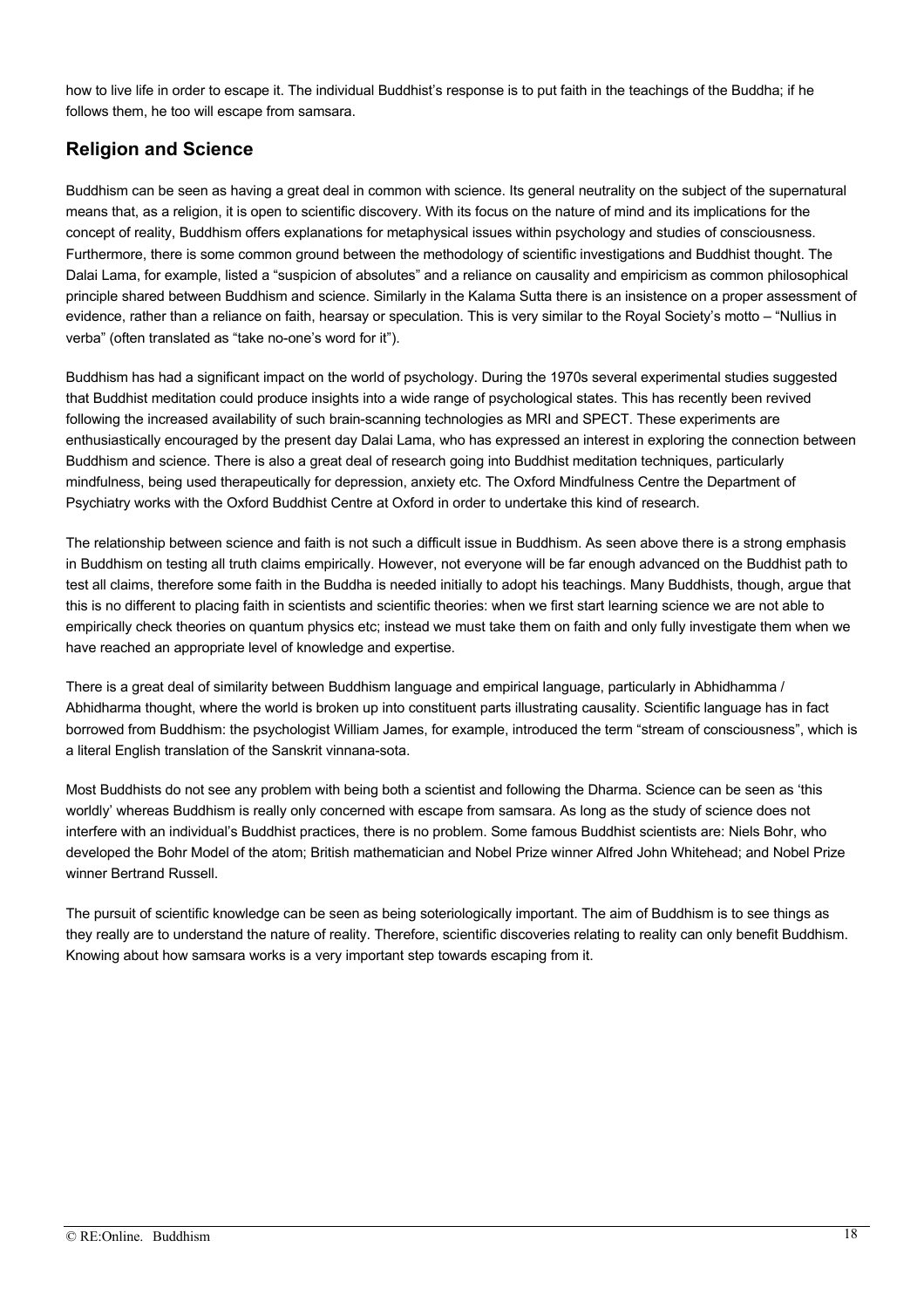## Values and Commitments

Understanding how moral values and a sense of obligation can come from beliefs and experience;

Evaluating their own and others' values in order to make informed, rational and imaginative choices.

#### **Moral and Spiritual Qualities**

In Buddhism, moral virtue is the foundation of the spiritual path. Sila, often translated as 'behavioural disciple', morality or virtue, is one of the three important practices (sila, samatha and panna / prajna). Virtue generates freedom from remorse and this leads, through gladness and joy, to meditative calm, insight and liberation. Ethical action contributes to a good rebirth and thereby towards eventual nibbana / nirvana. If one behaves otherwise then one will suffer in this life and subsequent lives, as a natural result of unwholesome actions (kamma / karma). Particularly important in Buddhism is the value of Compassion, which emphasises empathy and comparing oneself with others. The key basis for ethical action is the reflection that it is inappropriate to inflict on other beings what you find unpleasant yourself.

#### **Rules and Ethical Guidelines**

There are no real 'oughts' in Buddhist ethics. Instead, rather than one set of universal obligations, there are different levels of practice suiting different levels of commitment. For example, the undertaking of monks and nuns to abstain from sexual intercourse is not suitable for the laity. There are four levels of sila: basic morality – taking the five precepts; basic morality with asceticism – taking the eight precepts; novice monkhood – taking the ten precepts; and monkhood – following the vinaya. The five precepts are not in the form of commands, such as "though shalt not …", but are training rules in order to live a better life. They are:

to refrain from harming living beings; to refrain from taking what is not given; to refrain from misconduct concerning sense-pleasures; to refrain from false speech; to refrain from unmindful states due to alcoholic drinks or drugs; The three additional rules of the eight precepts are: to refrain from eating at the wrong time; to refrain from dancing, using jewellery, going to shows, etc;

- to refrain from using a high, luxurious bed.
- The two additional rules of the ten precepts are:
- to refrain from singing, dancing, playing music, or attending performances;

to refrain from accepting money.

The vinaya is a specific moral code for monks and nuns and includes the Patimokkha, a set of 227 rules in the Theravadin recension (numbers differ in other recensions).

Aside from undertaking the five precepts, giving is the primary ethical activity for lay Buddhists. The sangha is the primary focus for lay giving, with alms-food, medicine, robes and accommodation being donated. Another fairly common modern practice is to contribute to the cost of printing Buddhist books for free distribution. Generosity is a value which pervades Buddhist society; in fact Fielding Hall, a British official in nineteenth-century Burma, once asked for a bill at what he thought was a village restaurant, but found out he had been fed as a guest in a private house. This generosity is seen as generating merit which is instrumental in achieving a good rebirth.

### **Ethical Guidelines**

Buddhist approaches to contemporary moral and ethical issues can be seen as maintaining traditional values. Buddhism generally asserts that consciousness begins at conception and the Buddha taught that the taking of conscious life causes suffering and so should be avoided (that is why it is one of the precepts). Therefore abortion is generally considered to be equivalent to infanticide. Similarly the Buddhist respect for life usually rules out euthanasia. The issue of whether the death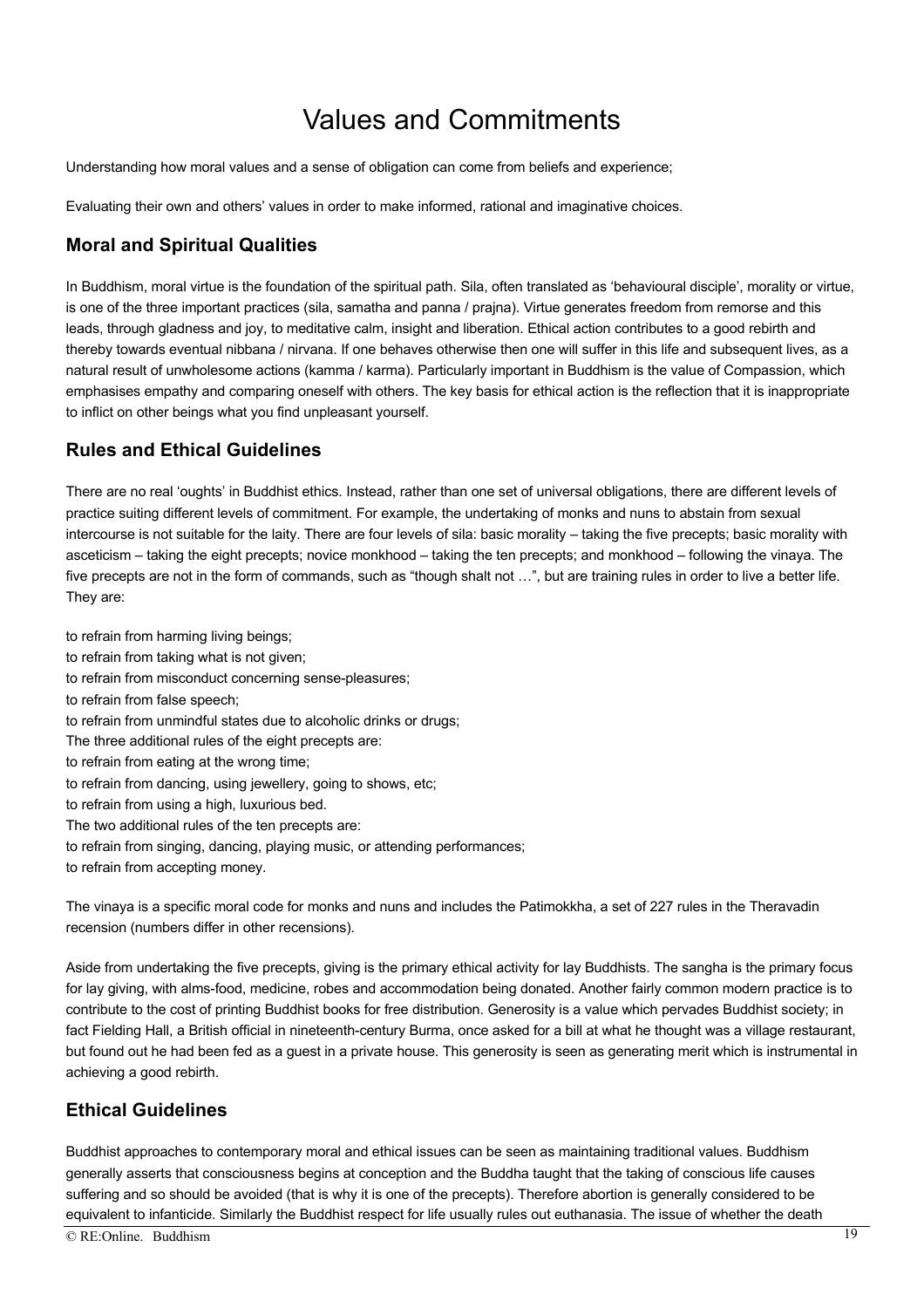penalty should be forbidden under Buddhism is highly debated. The sanctity of life is usually quoted, but many Buddhist countries still practice capital punishment (Thailand, for example). Buddhist teachings are usually disdainful towards sexuality and sensual enjoyment, with the third precept specifically condemning sexual misconduct. However, misconduct is not exactly defined. Therefore, modern issues such as homosexuality are not specifically dealt with in the scriptures. Some modern arguments claim that as long as sex is based on compassion and does not cause suffering, whether homosexual or extramarital, the third precept is not broken.

Buddhist ethics include guidelines for good social relationships, although the practicalities of adopting these vary according to the different cultures in which Buddhism is based. The Sigalovada Sutta in the Pali Canon is an important text in this regard, and offers what has been described as the social vinaya for the laity. It offers advice on proper action towards six types of people so as to produce harmonious relationships. One should 'minister' to one's parents, teachers, wife or husband, friends, servants, employees, monks and Brahmins in a variety of ways; for example, supporting one's parents, respecting and paying due attention to one's teachers, respecting one's wife or husband and treating one's employees fairly. This illustrates Buddhists' strong social ethic and belief in human rights.

### **Moral Exemplars**

One of the great paradigms for Buddhists is the historical Buddha, Gotama / Gautama. His teaching and the way he led his life is very inspirational to Buddhists. However, it is stories of his previous lives that people use as a guide for social behaviour. The Jataka stories, in the Pali Canon, comprise 542 poems in roughly ascending length. They show the Buddha as a bodhisattva in a number of previous lives, in both animal and human forms. Each story has a moral message with the bodhisattva acting wisely and compassionately, sometimes even giving up his life for others. These stories are very important for Buddhists as they show how small acts of kindness, that we are all capable of, can eventually lead to salvation.

Aside from the Buddha, one of the most important historical people who has become a paradigm for good Buddhist behaviour is King Asoka / Ashoka. Asoka / Ashoka (c. 304-232BCE) ruled most of present-day India after a number of bloody military conquests. However, he later dedicated himself to the propagation of Buddhism and, rather than military excursions, went on Dhamma / Dharma conquests. The social ethics propagated by Asoka can be found in Buddhist scriptures and verified by inscriptions of his edicts. He advocated non-violence, not just to humans, but to animals as well (he had no meat at the palace and gave up hunting). Enormous rest houses were built where travellers and pilgrims could stay at free of charge. Asoka / Ashoka also showed mercy to those imprisoned, allowing them outside one day each year. He attempted to raise the professional ambition of the common man by building universities for study and water transit and irrigation systems for trade and agriculture. He treated his subjects as equals regardless of their religion, politics and caste. In the Mauyan empire citizens of all religious and ethnic groups were treated equally and all had the rights of freedom, tolerance and equality. Thus Asoka / Ashoka is particularly important as a model of the perfect Buddhist leader. Many subsequent rulers have attempted to follow this model and advocate the values, rights and responsibilities that he advocated

#### **Rights and Responsibilities**

The rights and responsibilities involved in being a Buddhist are best thought of in terms of the positive implications of the Five Precepts: one should live with kindness and compassion to all; one should practice generosity to all; one should aim for contentment with few wishes; one should always be truthful; one should be mindful and aware. These values determine how Buddhists privately live their lives, but also how they interact socially – treating people with compassion and generosity. Therefore these values determine Buddhists' views of human rights and their responsibilities in a global context.

There is a clear link between certain Buddhist beliefs and the modern concept of Human Rights. According to Buddhism, all human being are equal in that each has the potential to achieve Enlightenment. Therefore, Buddhists recognise the inherent dignity and the equal and inalienable rights of all human beings. The Buddha pointed out the importance of treating others as if they were members of one's own family, since, due to the infinite number of rebirths, all have at some point been one's parents, siblings and children. The Buddhist respect for human life is very much an ideal inherent in Human Rights ideas.

Social Justice is also an issue which resonates with Buddhists. While on the one hand Buddhists attempt to be mindful of suffering and accept it with a calm mind, the Buddha never taught a message of inaction. One of the most important aspects of being a human (or any sentient being) is freedom to act. This freedom generates both good and bad kamma / karma and allows us to change ourselves and eventually escape samsara. While suffering even in the case of social injustice, can be seen as a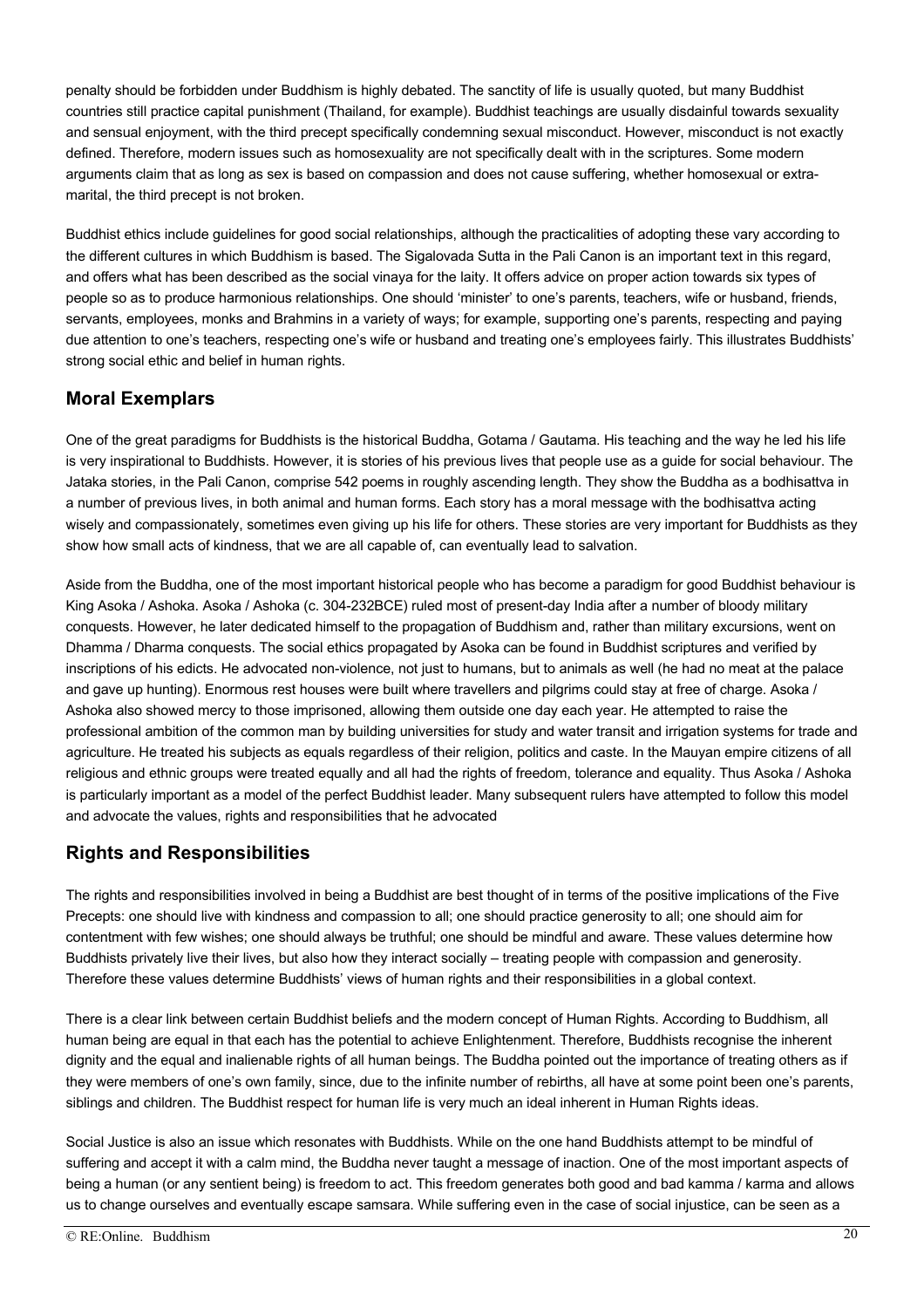result of bad kamma / karma (although not every occurrence is seen as the result of kamma / karma), this is not a reason for inactivity. For many, removing social injustice is viewed as a kammically / karmically good action. A good example of a Buddhist fight for Social Justice can currently be seen in Burma, where the Sangha engaged in a peaceful protest through the streets of Rangoon. A 20th Century example is Thic Quang Duc who burnt himself to death as a public protest of the persecution of Buddhists by the South Vietnam's administration. Equally, the importance of Asoka / Ashoka to Buddhists illustrates how strongly they believe in social justice. King Asoka / Ashoka is viewed as the paradigm of a Buddhist King. He treated all of his subjects as equals, regardless of class or religion, constructed hospitals, built roads and universities, as well as promoted freedom, equality and vegetarianism among other qualities.

### **The Environment**

The Environment is currently an important issue for everyone and so Buddhism's relationship to this issue is equally important. The Triratna Buddhist Community (formerly 'Friends of the Western Buddhist Order') point out that to "live in harmony with nature is a crucial Buddhist practice".

In the traditional Buddhist texts there is little reference to what would these days be called environmental or ecological ideas. However, this is because the culture in which the Buddha lived was in far greater harmony with the environment than ours. In the Buddha's life all of the most significant events occur in the countryside and are associated with trees (his birth, his early meditative experiences, his Enlightenment and his parinibbana / parinivarna). Thus we see a close harmony with nature, which Buddhists should attempt to continue.

Similarly the doctrine of Dependent Origination teaches the inter-relationship of all causes and effects. Thus it is clear that human actions have effects – for example, pollution through acid rain, the hole in the ozone layer and global warming. This clearly has a negative effect on all living beings, even to the point of making some species extinct. For Buddhists, this clearly breaks the first precept (harming living beings).

In Christian thought, there is the idea that man is given ownership of the world, to manage its resources. Buddhists do not have this idea and see the relationship between the world and humans (and all being for that matter) as mutual, each conditions the other and a balance of harmony should be strived for.

Finally, in accordance with Dependent Origination, humans are the principal cause of environmental problems. Therefore, in behaving in a way which has a negative impact on the environment we are causing countless animals to suffer and die, which is breaking the first Precept. Thus to live in accordance with refraining from killing or harming living being, Buddhists try to live in harmony with the environment.

### **Moral Issues: examples**

The means by which Buddhists can take part in action in the world are varied. Obviously, Buddhists avoid any kind of violent action or war as this contravenes the first Precept and goes against Buddhist values of loving kindness and not harming sentient beings. Therefore, Buddhists often work with peacekeeping organisations and political groups for example, the UN. Equally Buddhists participate in inter-faith dialogue as well as taking part in non-violent protests as seen in Burma and Tibet.

Buddhist values of compassion and loving kindness are extremely important in terms of their attitudes to issues such as Health, War, Animal Rights, Wealth, and the Environment.

Health: in Buddhist countries some illnesses and disabilities are viewed as the results of bad kamma / karma. However, this does not mean that ill and disabled people shouldn't be helped. While bad kamma / karma may have placed them in a position of suffering, their inherent freedom means that they should try and extricate themselves. This is in fact the very message of Buddhism: that people should try and alleviate and escape suffering. Not only should the sick try and do all they can to help themselves get better, other people should try and help them as well. This will generate good kamma / karma for those people and fits in with Buddhist ideals of loving kindness. Buddhists also see a human rebirth as being very valuable, as this is the best point to attain nibbana / nirvana from. They therefore do all they can to help people retain this human life.

War: the first Precept (to refrain from taking the life of sentient beings) means that Buddhists are very opposed to war. In fact non-violence is at the heart of Buddhist thinking and behaviour. In the Kamcupama Sutta the Buddha emphasises the need to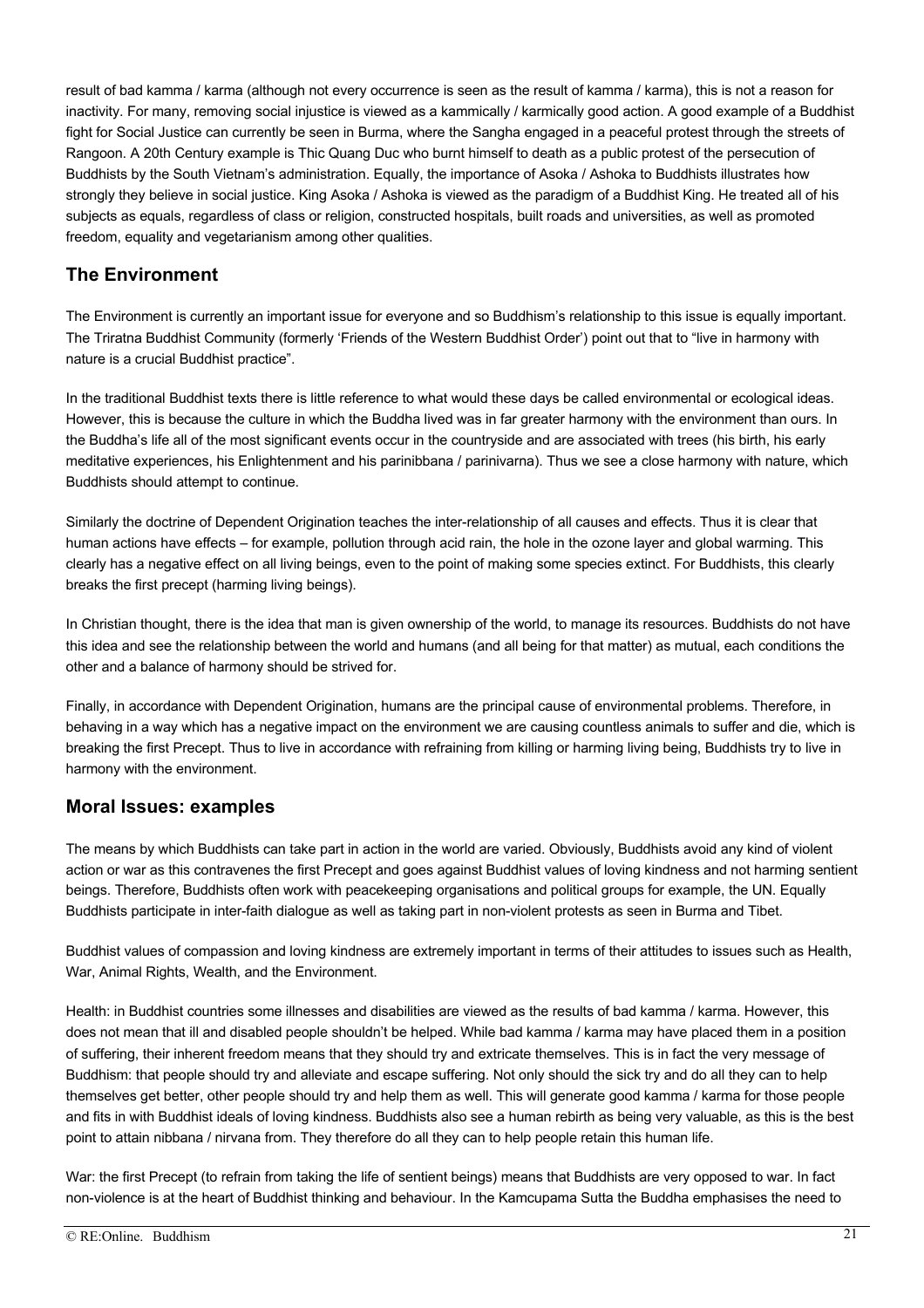love your enemy no matter how cruelly he treats you: "Even if thieves carve you limb from limb with a double-handed saw, if you make your mind hostile you are not following my teaching." The Dalai Lama has emphasised this teaching saying: "Hatred will not cease by hatred, but by love alone". Thus many Buddhists have refused to take up arms under any circumstances. However, there are cases where Buddhists have fought. For example, Buddhists developed martial arts (e.g. Shaolin Monks). But most martial arts traditions insist on a responsible and minimalist attitude to violence. Still Buddhists have taken part in wars – e.g. Zen masters supported Japan's wars of aggression and the civil war in Sri Lanka between the Sinhalese Buddhists and the Hindu Tamils has cost many lives.

Animal Rights: Buddhists hold that one should avoid causing harm and suffering to sentient beings, as detailed in the first precept. Therefore the kind treatment of animals has been very important to Buddhists from early on. King Asoka / Ashoka, for example, built hospitals for animals, criticised hunting for sport and advocated vegetarianism. However, while all Buddhists would try and avoid causing suffering to animals and advocate animal rights, not all are vegetarian. The Buddha himself seems to have accepted meat in his begging bowl and he allowed monks to eat meat as long as they had not seen or heard the slaughter of the animal and they did not suspect it was slaughtered particularly for them. Since intention is all important to Buddhists, in most Buddhist societies it is normally acceptable to eat meat as long as someone else has killed it (i.e. someone else intends to cause suffering to the animal). Therefore, most butchers tend to be non-Buddhists. In Southern Buddhism, while only a few are vegetarians, those that are looked up to. The well-being of animals before slaughter is also considered very important – battery farming, for example, is criticised.

Wealth: Buddhist countries are found at many different levels of economic development. Bhutan, at one extreme, is a developing country where the people are poor, but generally contented. In fact the king has said he is more interested in the "Gross National Happiness" than the "Gross National Product". On the other hand, Japan is at the other extreme, where the Buddhist emphasis on self-detachment and the Confucian emphasis on serving the group have led to rapid modernization, a strong work ethic, and a powerful economy. Overall, Buddhism does not teach against wealth, with many Buddhists viewing it as the natural result of previous good actions (kamma / karma). However, in order to be sure of a pleasant rebirth, the wealthy must use their wealth well – e.g. pay for the publication of Buddhist scriptures, donate land for monasteries etc. Eventually, if one is to progress on the Buddhist path, wealth must be given up as it is a material attachment which can hinder one attaining final enlightenment.

## **Websites**